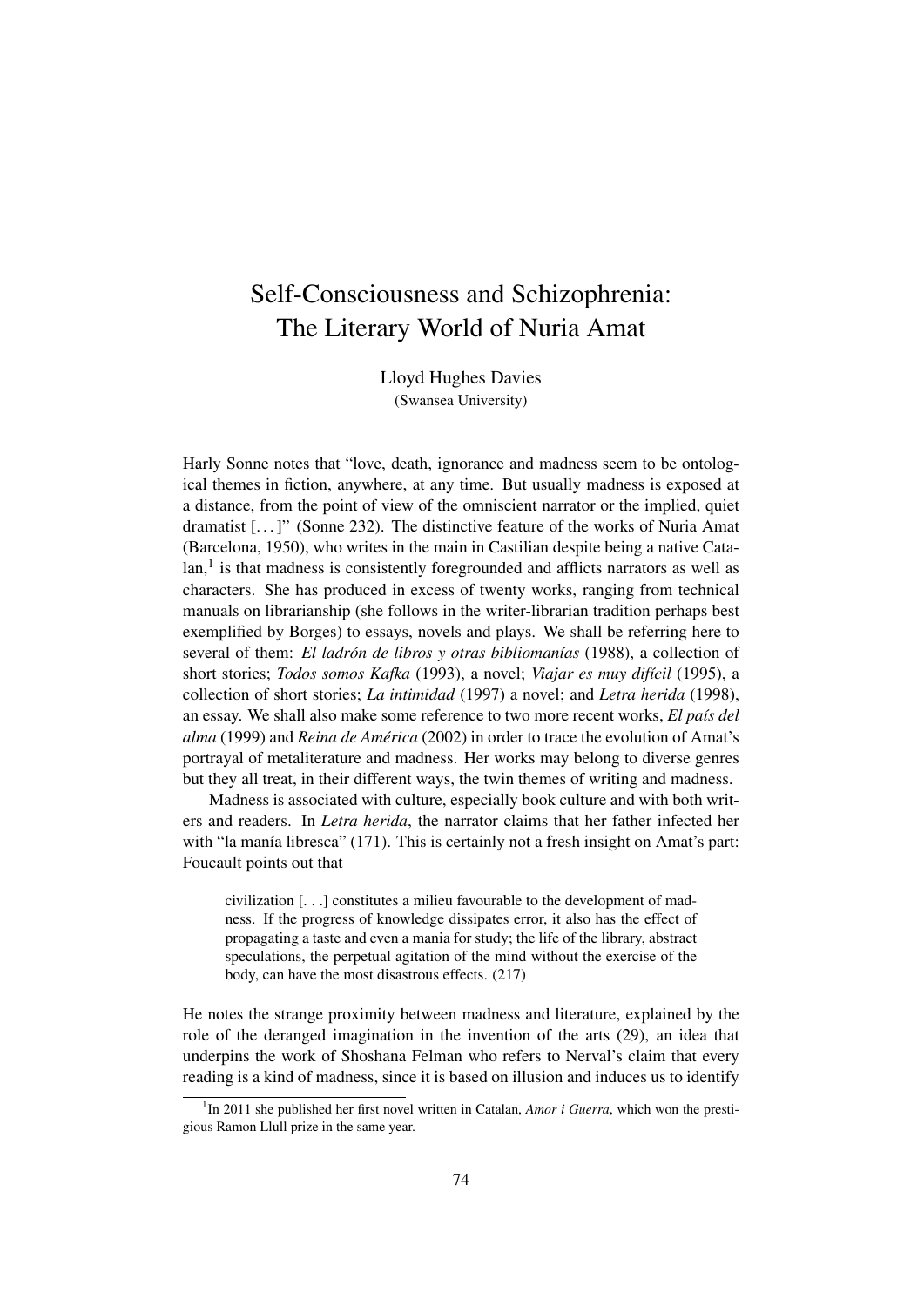with imaginary heroes. "Madness is nothing other than an intoxicating reading: a madman is one who is drawn into the dizzying whirl of his own reading" (Felman 64).

Foucault refers to the observation of François Boissier de Sauvages that many people "succumb to madness through being too concerned about an object" (94). The objects in Amat's case, books and libraries, the overarching themes of her works, are treated at length in Nicholas A. Basbanes's *A Gentle Madness: Bibliophiles, Bibliomanes, and the Eternal Passion for Books*, a title that underplays the madness of "biblio-criminals" ranging from Don Vicente, a former Spanish monk, whose consuming fascination for books led him to commit no fewer than eight murders during the 1830s, to Stephen Blumberg, whose uncontrollable collecting led him to risk life and limb in his plundering in the 1980s of more libraries than anyone before him (Basbanes 33–34; 465–519). Blumberg was largely driven by insane passions, not least jealousy of another thief (James Shinn), and his determination to surpass him (484–85). Amat displays single-mindedness and passion of the same order, albeit without the criminal dimensions described here. Her work draws on a rich tradition of bookish madness, mirroring in this respect Flaubert's *La tentation de Saint Antoine* (1874), the first literary work whose exclusive domain is that of books. Amat's focus is equally exclusive in works such as *Todos somos Kafka* whose every section deals with authors, reading or writing.

Reading and writing provide some thematic unity in *Todos somos Kafka*, an otherwise eccentric text. The main character is *la lectora* whose identity is fluid as she relates—as daughter and lover—to the main male writers, Kafka and Joyce. The latter's daughter, Lucia, who suffers from schizophrenia, also plays an important role in dramatising a literature-induced madness for which her father is largely responsible. Reading and writing and the relationship between the two provide the common thread in a text that is complex and slippery: as Amago notes, "the daunting style she employs reveals the same sort of sadistic narrative tendencies that she criticizes in Joyce" (114). Indeed, *la lectora* is contaminated by literature—"la lectora ha leído demasiado" (37)—and her personal mode of being and her world view, like that of the books she admires, is in flux rather than fixed, assuming a protean and schizophrenic aspect:

Es Franz Kafka hombre de poco equipaje y esos trastos de allá arriba parecen estar siempre a la espera de un fin definitivo que no se atreve a darles.

Antes de proseguir con la lista de objetos personales de Kafka, la lectora teme confundirse; confundir, por ejemplo, al personaje Franz Kafka, escritor, padre de la lectora, con el que fuera en verdad padre de la lectora en el caso de que la lectora no fuera un personaje y tuviera tras de sí un padre que ahora mismo estaría apenado al leer todo cuanto su hija lectora es capaz de inventar y escribir sobre el afligido padre. En este momento, la lectora se merecería un hijo escritor que escribiera [. . .] uno de esos libros en los que sus narradores [...] convierten en protagonistas de sus novelas a diferentes artistas que en el mundo fueron como músicos, científicos o, finalmente, escritores porque permiten al narrador decir más cosas de su vida personal sin que se note. (38–39)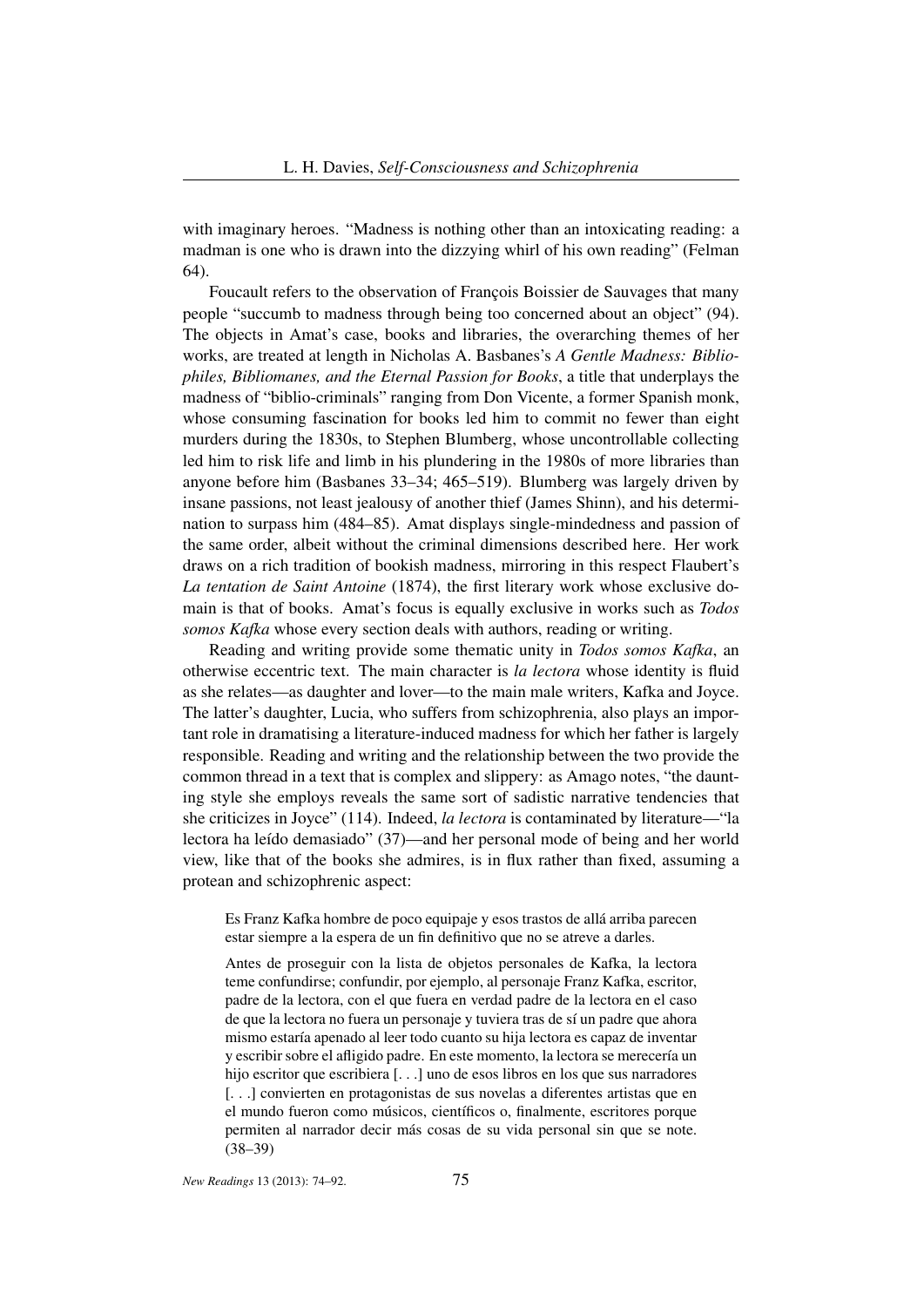Here there is flux but also fear; lines of flight that suggest fantasy and creativity the *hijo escritor* is an imaginary figure—but also confusion and uncertainty. Madness is both positive<sup>2</sup> and negative, as Sass observes: "the madman is a protean figure in the Western imagination [. . .]. He is associated with insight and vitality but also with blindness, disease and death" (Sass 1). Amat's text is about the vitality of Joyce but also about the affliction of Lucia. The relationship between author and narrator, mentioned at the end of the above extract, raises the question of Amat's relationship with *la lectora*: Gilbert & Gubar note that "the madwoman in literature by women is not merely, as she might be in male literature, an antagonist or foil to the heroin. Rather, she is usually in some sense the author's double, an image of her own anxiety and rage" (78). Amat's own bibliomania, nurtured as it was by her career as a librarian, is well-documented. Similar mirroring is apparent in *El país del alma*: while Amat flaunts her self-conscious obsessions with reading and writing, playing the part of female *intrusa* in the male-dominated world of canonical writing, Nena displays her female beauty, playing the part of *femme fatale* and arousing thereby male fear (notably in her husband, Baltus) as well as male admiration. Nena may be seen as a postmodern as well as a feminist heroine. She remarks in jest that "en otra vida yo hubiera sido actriz" (59) but she is in reality a consummate actress: "estrenaba su maternidad por todo lo alto como un baile de gala" (154) and her identity is closely associated with her hairstyle (160). She is also role-playing as both reader and lover (63). In fact, she tires of Baltus's unidimensional role of *enamorado* (104) and his repeated protestations of love: "Quería reír esta noche y Baltus sólo le dedicaba halagos" (197). Baltus draws on the tired and tautological discourse of the lover: "Te quiero, dijo él para detener la fiera"  $(92)$ .<sup>3</sup> Both Amat and her character indulge in a kind of hyperbolisation: Amat of feminist self-conscious writing; Nena of the physical accoutrements of femininity. Both engage in masquerades that challenge male positioning of woman—who no

<sup>2</sup> In *Letra herida*, Amat notes that Virginia Woolf owes her work to Leonard Woolf who denied her the child she craved and gave her instead "la locura tan necesaria en una escritora de esa naturaleza" (60). Woolf herself extolled the virtues of madness: "As an experience, madness is terrific [. . .] in its lava I still find most of the things I write about. It shoots out of one everything shaped, final, not in mere driblets, as sanity does" (Woolf 180). Amat echoes this sentiment:

Esa aventura de la sinrazón me parece la respuesta más adecuada hacia un mundo enfermo de razones prepotentes. Me siento cómodo viviendo en ese trampolín del delirio, como si la sombra del delirio me protegiera de las agresiones y otras hipocresías de la vida cotidiana. Y atribuyo a esa sombra de luto y chifladura la responsabilidad de mi escritura. (175)

<sup>&</sup>lt;sup>3</sup>Barthes notes that "once the first avowal has been made, 'I love you' has no meaning whatever" (*A Lover's Discourse* 147). Baltus's statement is clearly intended to curb rather than to stimulate their lovemaking. The difference between Baltus and Nena can be seen in Nietzchean terms. In *The Gay Science* Nietzche refers to learning to love not depths but surfaces: "the fold, the skin, [...] forms, tones, words, [. . .] the whole Olympus of appearance" (3, 4). As a "counterforce" to the "over-severe demands" of our "irritable honesty", we have discovered the "cult of the untrue", the "*good* will to appearance." We must turn not just the world but also the *self* into an "aesthetic phenomenon" (117). While Nena embraces such a spirit, Baltus is held back by his "irritable honesty".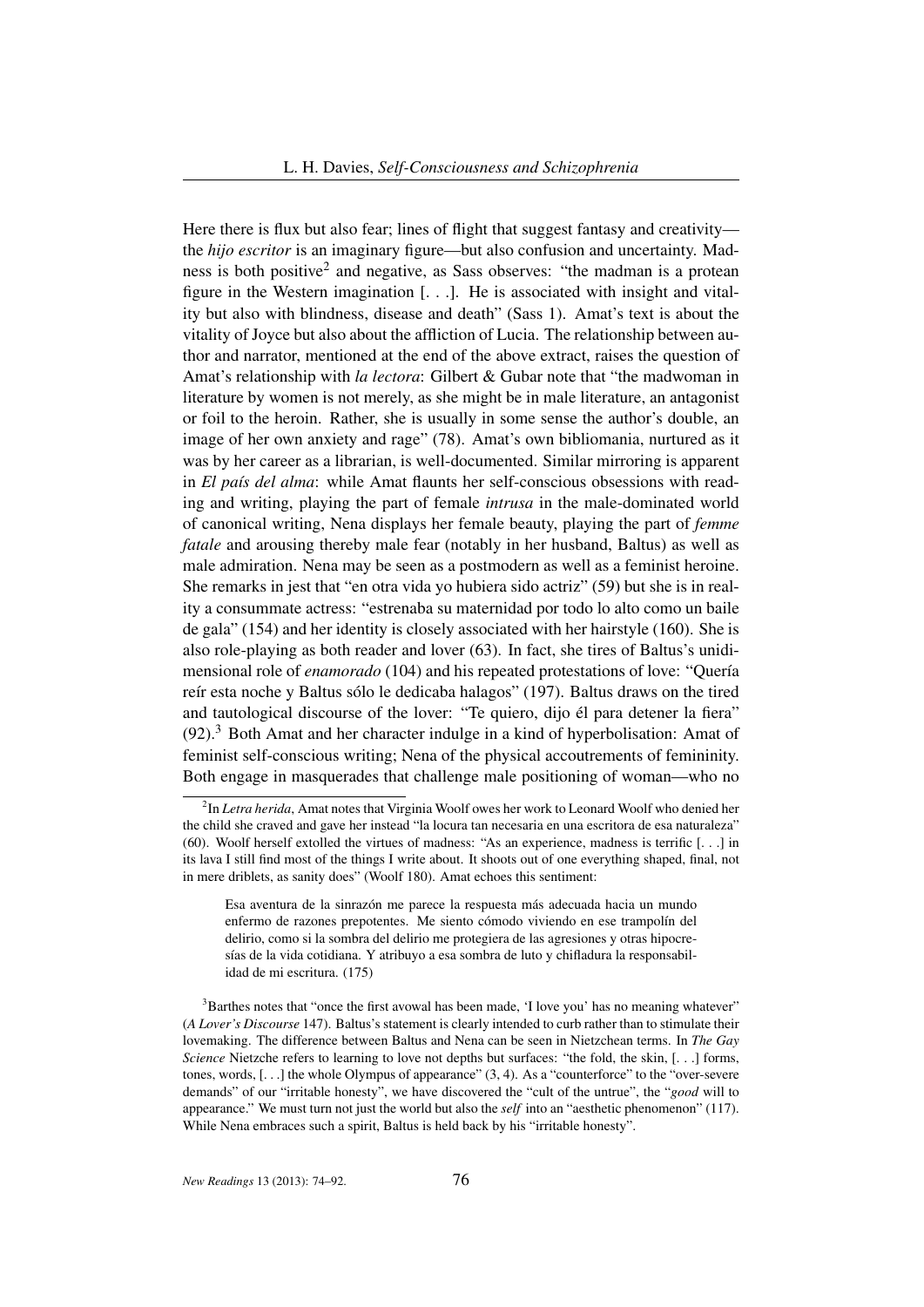longer offers herself unproblematically to male scrutiny. The link is reinforced by the portrayal of the death of a beautiful woman (in this instance, Nena) that serves as an analogy for the creation of an art work (Bronfen 71): Baltus's mother sees Nena as "otra de sus obras artísticas descubierta recientemente en una sacristía" (36) while Nena herself is suspicious of the photographer Baltus's dark room: "me quieres momificada" (223). These instances suggest the literary aestheticisation of the dying Nene that complements the physical aestheticisation of the living woman by means of cosmetics and revealing costumes.

Returning to *Todos somos Kafka*, *la lectora* freely admits her passion for literature which includes impossible longings to transcend her individual subjectivity and time frame: she tells Calvino that she would like to read Virgil in the way that Shakespeare or Cervantes read him; or read Cervantes as Calvino read him; "o incluso Homero o al propio Borges como sin duda los leyó Virgilio. 'Porque leer como lee Joyce es ser también Joyce' he dicho finalmente." She goes on to admit that she is caught up in a vortex of deranged literary imaginings and that "la literatura es una enfermedad y yo estoy presa de ese estado morboso [. . .]. Me pierdo en el tiempo. Siempre estás leyendo, me dicen. No puedes hacer otra cosa que no sea leer" (199). In *La intimidad*, the narrator as reader is both creative—"antes que leer prefería quedarme con los silencios del texto [. . .]. Los silencios me hablaban" (54)—and also totally accepting of the world of the novel as an extension of the real world, to such an extent that there seems to be no need for any suspension of disbelief on her part: "nunca pensé que las novelas fueran historias inventadas" (54). Her mother was no other than "la señora demente e incendiaria que habitaba en las alturas del Castillo del señor Rochester" (54). She openly acknowledges her obsession with books (diagnosed as neurasthenia): "es cierto que yo padecía una afición obsesiva a los libros y la lectura. Una especie de manía incorregible" (87–88).<sup>4</sup> Doctors advised her to get rid of her books following her near fatal fall: "los libros despiertan espíritus dormidos en algunas mentes sencillas" (91). But there is no possibility of compliance: books are, after all, more important to her than her own mother: "yo que podía aceptar un mundo sin madre, ya no podía concebir el mismo mundo sin libros" (118). One reason for her attachment is that books bear the individual imprint of their owners: two apparently identical books can be distinguished by their ownership (39) and the strength of the often irrational emotional ties they exert is evident in the blind Borges's love of books: "yo sigo jugando a no ser ciego, yo sigo comprando libros, yo sigo llenando mi casa de libros" (61). *La lectora*'s frenzy of reading is matched by the obsession with writing displayed by authors such as Joyce who wanted his wife, Nora, to have an affair with Beckett purely to provide him with literary raw material (72). He enjoins her to deceive him: "Engáñame un poco y dame qué escribir" (140). The bookshop clients of his publisher, Sylvia Beach, are enlisted to provide literary material: they are encouraged to utter nonsensical phrases in each others' ears, phrases that Joyce transposes directly to his manuscript (124). The death of his fellow writer, Italo

<sup>&</sup>lt;sup>4</sup> Vezzetti includes the reading of literature, including novels, as a cause of madness (85).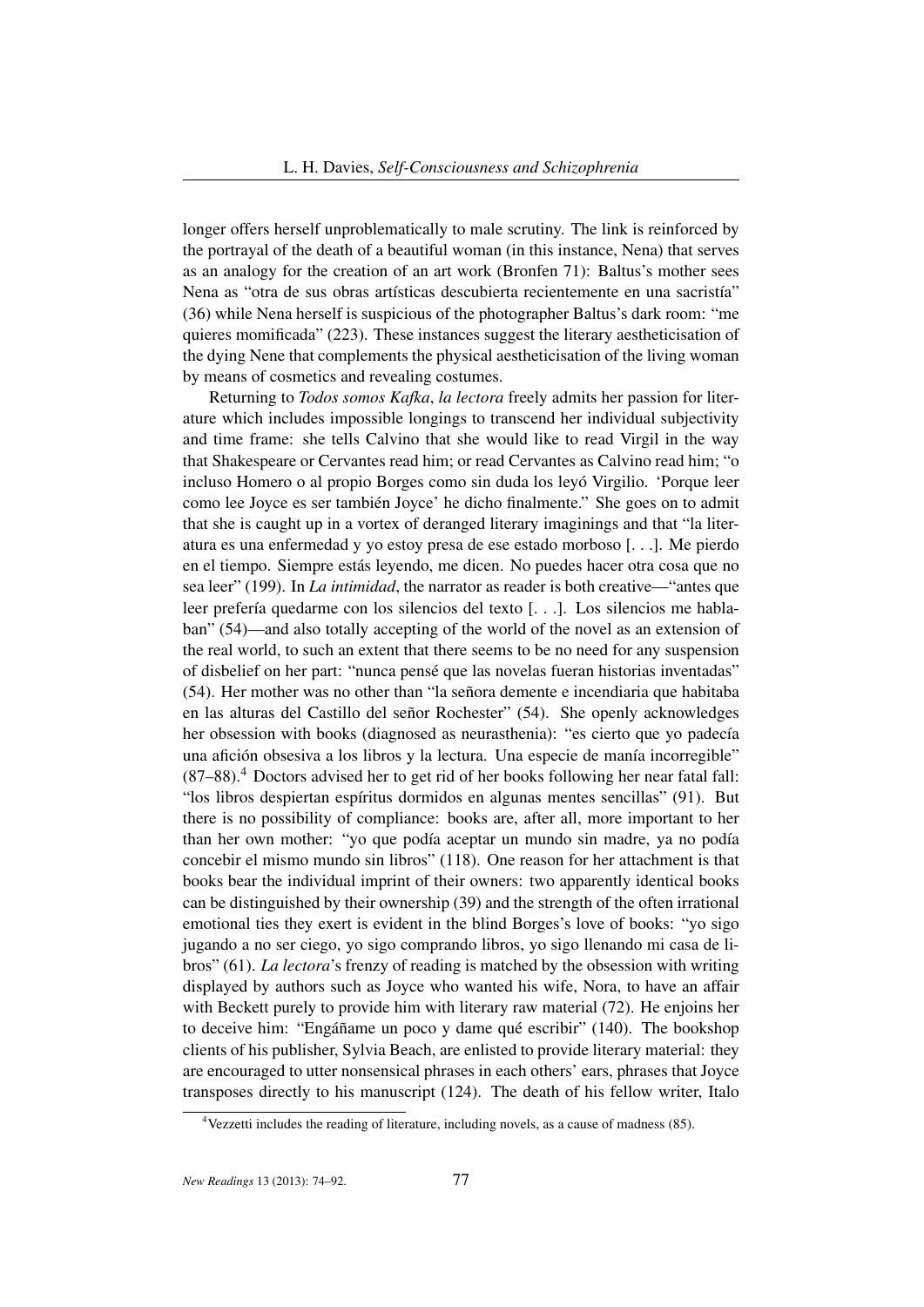Svevo, in a car accident has no effect on Joyce, "ya que no añadía nada a la vida de Leopold Bloom, su héroe predilecto" (106). The madness of writing dulls human emotions and compassions: Joyce is not the only culprit. Louise Colet was interested in finding "amantes escritores y, a poder ser, un marido como Flaubert" (165). But Flaubert not only "quería que mis verdaderas angustias fueran literarias en vez de amorosas" but also "se sirvió de mis exigencias amorosas para construir con ellas a la protagonista de su mayor novela" (165). Amat's other writings portray the same theme: in *La intimidad*, the narrator marries the Catalan poet Carles Riba (1893–1959) because of his love of reading and his close and conflictual relationship with books (198). For Riba, sexual arousal derives from the intellectual image of a woman reading rather than from the physical one of the woman unclothed. In a similar vein, maternity for him evokes the image of a woman holding a book rather than of a woman holding a child.<sup>5</sup> Here Amat offers a fresh perspective on literature, repudiating the sterile image of the dusty old book, read in seclusion, in favour of the erotically-charged book, capable of sexual arousal.

For the narrator's friend, Berenice, of *El ladrón de libros y otros bibliomanías*, "el amor dura o se eterniza lo que dura la afición de lectura de los amantes: Berenice, en lugar de días, cuenta páginas" (151–52). In *Viajar es muy difícil*, the overwhelming influence of literature on life assumes tragic overtones as Lucia, Joyce's daughter, becomes a mere "prolongación de su padre-escritor" or, even worse, a mere "prolongación de su escritura"  $(131)$ , <sup>6</sup> a circumstance to which we shall return below.

While literature plagiarises life, its own perspective is narrow and inwardlooking, self-conscious and self-absorbed. Sass observes that schizophrenia "may be characterized less by fusion, spontaneity and the liberation of desire than by separation, restraint and an exaggerated cerebralism and propensity for introspection" (10). The overwhelming self-consciousness of Amat's works may be seen as schizophrenic. Its focus rarely strays from reading and writing, often focusing on literary discord rather than on literary unity: as literary craftsmen, Joyce and Kafka have contrasting styles, the one resorts to "verdaderas tormentas de palabras, un

<sup>5</sup> Significantly it is the woman herself who echoes such perceptions in *El país del alma* where Nena compares her pregnancy with literary gestation: "los hijos son como las palabras. Llegan cuando llegan y se quedan ahí colgando del aire como poemas inacabados" (226).

<sup>&</sup>lt;sup>6</sup>The more pronounced feminist orientation of Amat's later work is reflected in a reversal of traditional roles: in *El país del alma*, Nena's literary "madness" and volatile creativity—"levanto cada palabra del papel, las junto y las separo como si fueran trenzas, juego con ellas" (49); "Nena escribía en todas partes [. . .] incluso, en el papel de seda de la ropa blanca de Almadora" (287) intimidates Baltus who has renounced his own literary aspirations (156). It is she who plays the traditional male role, both in their everyday lives—"ella mandaba y él obedecía" (107)—and in their literary interaction. McHale notes that John Barth "has half-seriously proposed an erotic theory of reading whereby the author plays the masculine role, the reader the feminine role and the text functions as their intercourse" (226). Such an erotics has obvious associations with *El país del alma*, although it is Nena who assumes the authorial role with Baltus often playing the part of jealous "reader" of his wife's extravagant style with its cosmetic and sartorial excesses. Nena thus emerges from the shadows that darkened the lives of most female literary lovers and daughters, notably Joyce's Lucia.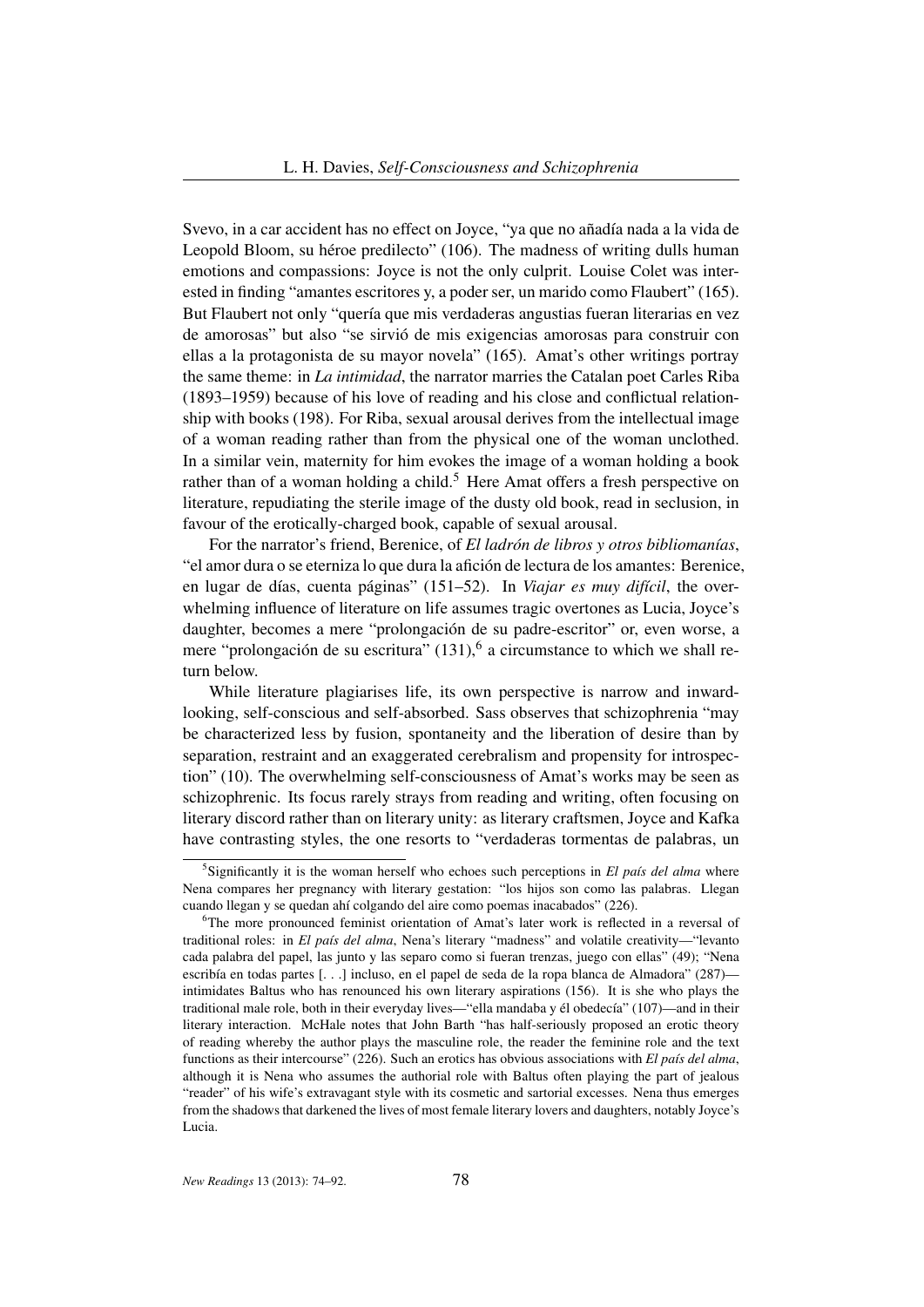alud de verborrea" (*Todos somos Kafka* 78), while Kafka's economy derives from his belief that "escribir un relato que contenga un máximo de tres frases ya es escribir demasiado" (87). Their styles impact on the reader: Joyce is a sadistic writer who torments the reader with his often incomprehensible verbiage: "dio muerte al lector. Fue su verdugo" (149). Kafka, by contrast, is "un autor honesto y antes de que el lector desista de la lectura de sus novelas, por si ése fuera el caso, tiene la delicadeza de dejarlas inacabadas" (86).

Apart from creative writing, Amat considers the practice of criticism and the relative ease of reviewing "novelas legibles, digeribles y nada problemáticas" as distinct from the work of "un autor difícil, o demasiado fácil o desconocido" (63) such as Kafka, rendered a household name by perverse marketing strategies: "y resulta repugnante que [. . .] todo el mundo devore o trate de devorar intragables Kafkas  $\left[ \ldots \right]$ " (63–64)—a category within which Amat herself could be placed as "una escritora para escritores" (64) though she herself remains relatively unknown. Amat also reviews genres such as autobiography and biography (65–66), emphasising that neither can be reduced to the plain evocation of the subject's life. Here Amat seems to be making a personal point since her own work has pronounced autobiographical elements. Her narrator claims that Brod's biography of Kafka was the first and the worst. Brod considered it a true biography but "una biografía verdadera es la pretensión más absurda que pueda plantearse un escritor" (65–66). The narrator also surveys the distinctive practices of individual writers. Thus Joyce's creative freedom in writing *Ulysses* was facilitated by his publisher who allowed him to develop his ideas on the proofs, of which an indefinite number was supplied (124–25). Amat also considers the rise of the paratext, stimulated by the publication of Joyce's major works: "después de Joyce, y por su causa, todo libro con pretensión de ser sublime exige la redacción de otros libros que expliquen al lector el contenido del mismo" (125). Like Amat's other works, *Todos somos Kafka* is about the production and consumption of books. Defending herself from charges of plagiarism levelled at her by small-minded librarians, she claims that her work was her own despite bearing the influence of Beckett, Artaud, Joyce and Borges. The first thing a true writer learns is to "asumir la ausencia de frases originales. Y que toda escritura verdadera tiene un aire de plagio disfrazado." In fact, she claims, contemporary literature is no more than "un enorme tapiz que se teje por medio de repeticiones" (*La intimidad* 117). This is a recurrent theme, sometimes expressed in a manner reminiscent of Borges: "El hombre ha muerto. El original al menos. El otro, es mero plagio del primero. Así la escritura y sus palabras" (*Letra herida*  $124$ ).<sup>7</sup> To confirm this point, she admits that "lo que escribo está dicho, lo que hablo está escrito [. . .] realicé innumerables pruebas escribiendo libros a partir de los fragmentos de otros libros" (129). Elsewhere she comments on Borges's own peculiar practice in this respect: "su mérito no consiste en copiar bien a sus mae-

<sup>7</sup> In "La forma de la espada" (*Ficciones)*, for example, we read: "Acaso Schopenhauer tiene razón: yo soy los otros, cualquier hombre es todos los hombres, Shakespeare es de algún modo el miserable John Vincent Moon" (174).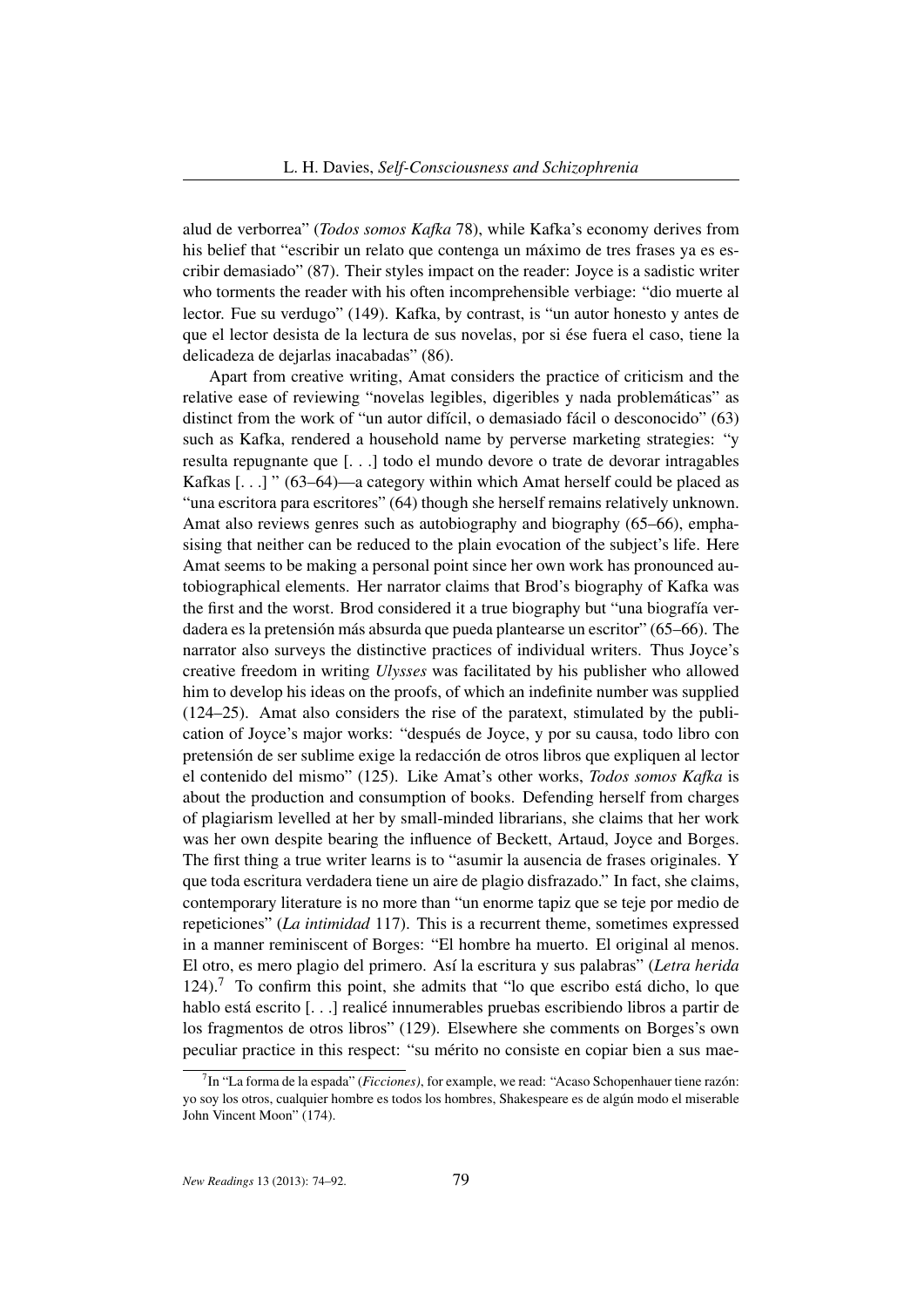stros, tarea primera y final de toda buena literatura, sino en haber sabido copiar todavía con talento más brillante si cabe, a sus alumnos y seguidores" (67). If there is such a thing as literary originality, it consists in "el talento de mezclar ideas y teorías ajenas" (*El ladrón de libros y otras bibliomanías* 169).<sup>8</sup> Amat's practice is also reminiscent of Barthes's notion of the death of the author. He invokes Mallarmé as the first writer to realise that it is language that speaks, not the author: "to write is, through a prerequisite personality [...] to reach that point where only language acts, 'performs', and not 'me' [. . .] " (*Image–Music–Text* 143). For Barthes, as for Amat, the text "is not a line of words releasing a single 'theological' meaning (the 'message' of the Author-God) but a multi-dimensional space in which a variety of writings, none of them original, blend and clash" (146). Capdevila-Argüelles confirms this point: "the writer cannot think in a vacuum and, from that perspective, there is nothing new and everything has already been written". The *lectora* is exercised by the influence of dead (male) writers, "what to do with their influence in her text, how to understand it. And she has tried to do this by narrating, by writing a novel that is conscious of the presence of literary influence" (36).

Plagiarism<sup>9</sup> is therefore an important self-conscious theme treated by Amat, though it is Joyce rather than Kafka who plays the lead role here: he is alleged to have adopted the personal narrative mode of his student and fellow-writer, Italo Svevo, who was learning English: "copió de él su particular forma de autorredimirse a través del humor, después, claro está, de haber hecho suya la musa literaria de su alumno" (*Todos somos Kafka* 102). Despite his literary eminence, Joyce is not immune to the anxiety of influence. He resented the success of other writers and, in order to conceal his considerable literary debt to such "strong" predecessors as Freud, Poe and Dostoyevsky, he invented his own unsung precursor, making out that he had first encountered the technique of interior monologue in the work of a little known writer, Edouard Dujardin: "luchaba por convertir a Dujardin en el fundador de la nueva literatura. Para este fin, sobornó a varios críticos prestigiosos y el anciano Dujardin gozó del poder y la gloria por cierto tiempo" (95). This story has a humorous ending: Dujardin, inspired by Joyce's attention, published *Le Monologue intérieur* (1931), but failed to mention Joyce (96). Here is an unusual example of a minor writer getting the better of a major one who aspired to be "el Único" (99); the reverse normally happens, as in the case of Thomas Mann, who could not tolerate literary rivals even within his own immediate family. He therefore named his eldest son after his secret lover, Klaus Heuser: "Klaus era entonces el nombre idóneo para asignárselo al hijo mayor, al primer rival de un

<sup>&</sup>lt;sup>8</sup>Sarlo identifies a similar characteristic in Borges: "he is someone who constructs his originality through quotations, copies and the rewritings of other texts" (6). Borges freely acknowledged his plagiarism: "I plagiarize. We are all heirs of millions of scribes who have already written down all that is essential a long time before us. We are all copyists, and all the stories we invent have already been told. There are no longer any original ideas" (qtd. in Kristal 135).

<sup>9</sup>Borges again comes to mind: in "Tlön, Uqbar, Orbis Tertius" (*Ficciones*), for example, we read that in the world of Tlön, books are rarely signed. "No existe el concepto del plagio: se ha establecido que todas las obras son obra de un solo autor [. . .] " (101–02).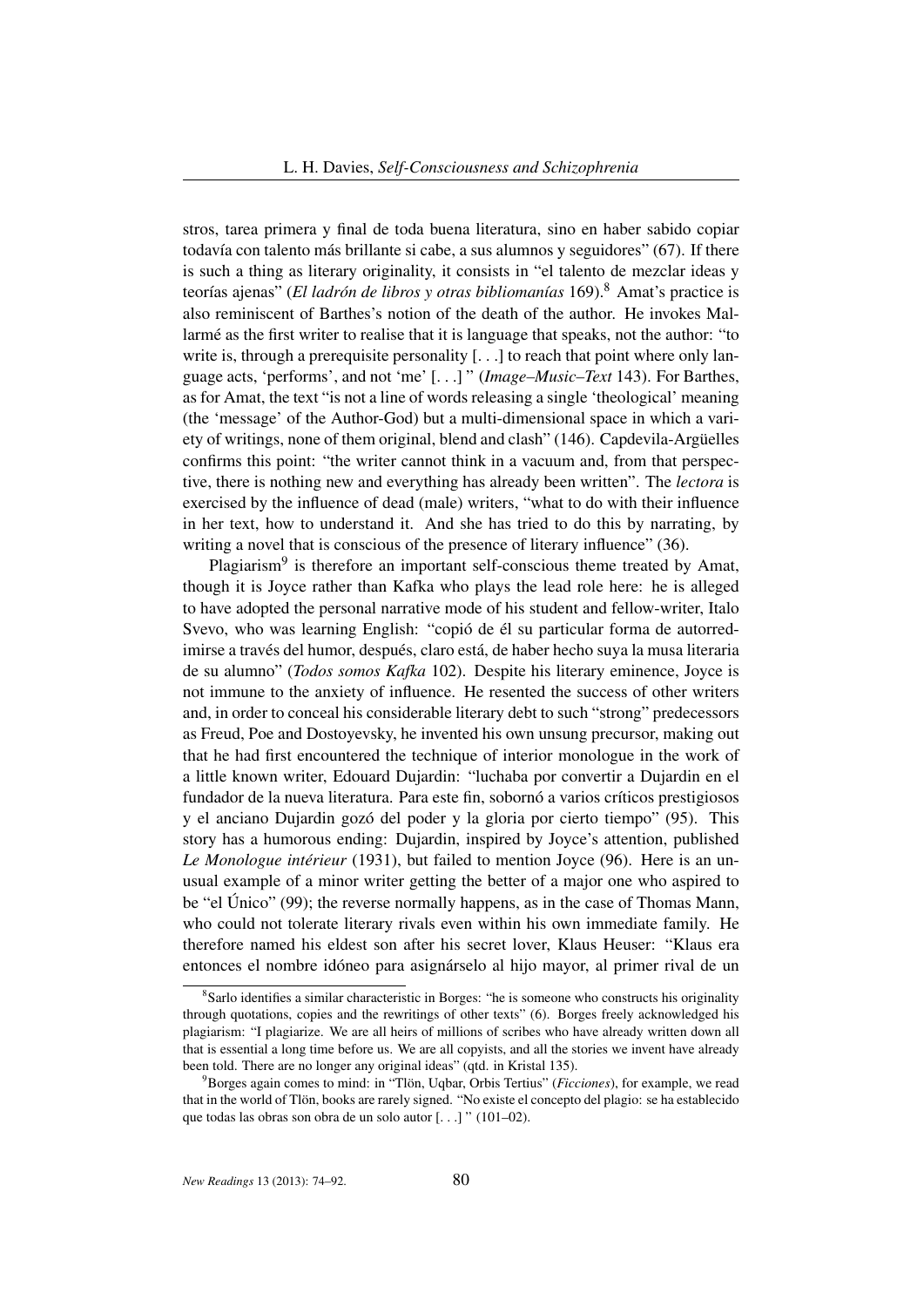escritor, el hijo que pudiendo haberlo sido todo para superar al padre no podía llegar a nada [. . .] " (173). Even more poignant, is the case of the narrator herself who labours under the shadow of her literary masters, notably Kafka, whose style pervades her own work (68).

The obsessive focus of *Todos somos Kafka* draws upon the maniacal singlemindedness of its author-protagonists. In this respect, Kafka's exclusive commitment seems to be even more extreme than that of Joyce. Described as an "obsesión maníaca", it inspires *la lectora* to devote her own life to writing (49–50). Kafka's devotion was, indeed, extraordinary, nullifying the appeal of "normal" pleasures: sex, eating, drinking, philosophical reflection and, above all, music (Corngold 2).<sup>10</sup> As Corngold notes, writing involves "a turn from life so radical that Kafka will name it again and again with the imagery of death." Writing to Felice Bauer, Kafka mentioned his need for seclusion, not "like a hermit but like the dead. Writing is a sleep deeper than that of death" (22); and, in a letter to Max Brod, Kafka envisions the writer as inhabiting a place outside the house of life—as a dead man (75).

A number of parallels emerge between Amat and Kafka such as her eccentric focus on the narrator's interest in the marginalised writer with no aspirations to achieve published status: "el escritor imagina la manera de escribir una obra sin intención alguna de verla publicada" (*Todos somos Kafka* 72). (Kafka's contempt for literary success and wealth emerges in *Letra herida* (96)). The absence of any intention to publish—which would appear to be an irrational repudiation of the "normal" writer's overriding ambition—complements textual endorsement of flux and becoming rather than of stasis and being.<sup>11</sup> On the one hand, in *Letra herida*, the book is seen as vibrant and immediate with the lively urban environment of Barcelona taking on the appearance of a book or library: "cada barrio de mi ciudad se podría describir como el capítulo de una novela hermosa y emblemática [...]. Una biblioteca viva, herida y luminosa. Un aparador libresco" (165).<sup>12</sup> But books represent death as well as life, as in *El ladrón de libros y otras bibliomanías*: "naturaleza muerta e immortalidad por excelencia" (19). Nena, of *El país del alma*,

 $10$ Kafka is far from unique in this respect. Amat notes that George Steiner was equally obsessed— "A Steiner le cuesta separar vida y literatura" (*Letra herida* 107); Macey remarks that Maurice Blanchot's books bear the biographical note: "Maurice Blanchot, novelist and critic. His life is entirely devoted to literature and to the silence that befits it" (xvi). Blanchot himself states: "L'expérience qu'est la littérature est une expérience totale [. . .]. Elle est la passion même de sa propre question et elle force celui qu'elle attire à entrer tout entier dans cette question" (306). Foucault refers to Nerval's repeated observation that we must write, that we live and die only through writing (Macey 103). Amat's work manifests similar commitment.

<sup>&</sup>lt;sup>11</sup>The parallels with the "marginal" Argentine writer Macedonio Fernández (1874–1952) are clear. He, too, is an absent, unknown author who fails to submit his work for publication and whose philosophy foregrounds a self that is not fixed and stable but always in the process of becoming (see Garth 37, 41, 45). Blanchot makes a similar point: "l'essence de la littérature, c'est d'échapper à toute détermination essentielle, à toute affirmation que la stabilise ou même la réalise: elle n'est jamais déjà là, elle est toujours à retrouver ou à réinventer" (293–94).

<sup>12</sup>Capdevila-Argüelles (142) remarks on the displacement of the social by the literary in *El país del alma* where Nena describes how the window becomes a page which she reads: "Por fin he aprendido a leer por la ventana. No necesito nada en las manos. Éste es un desafío contra el cielo" (362).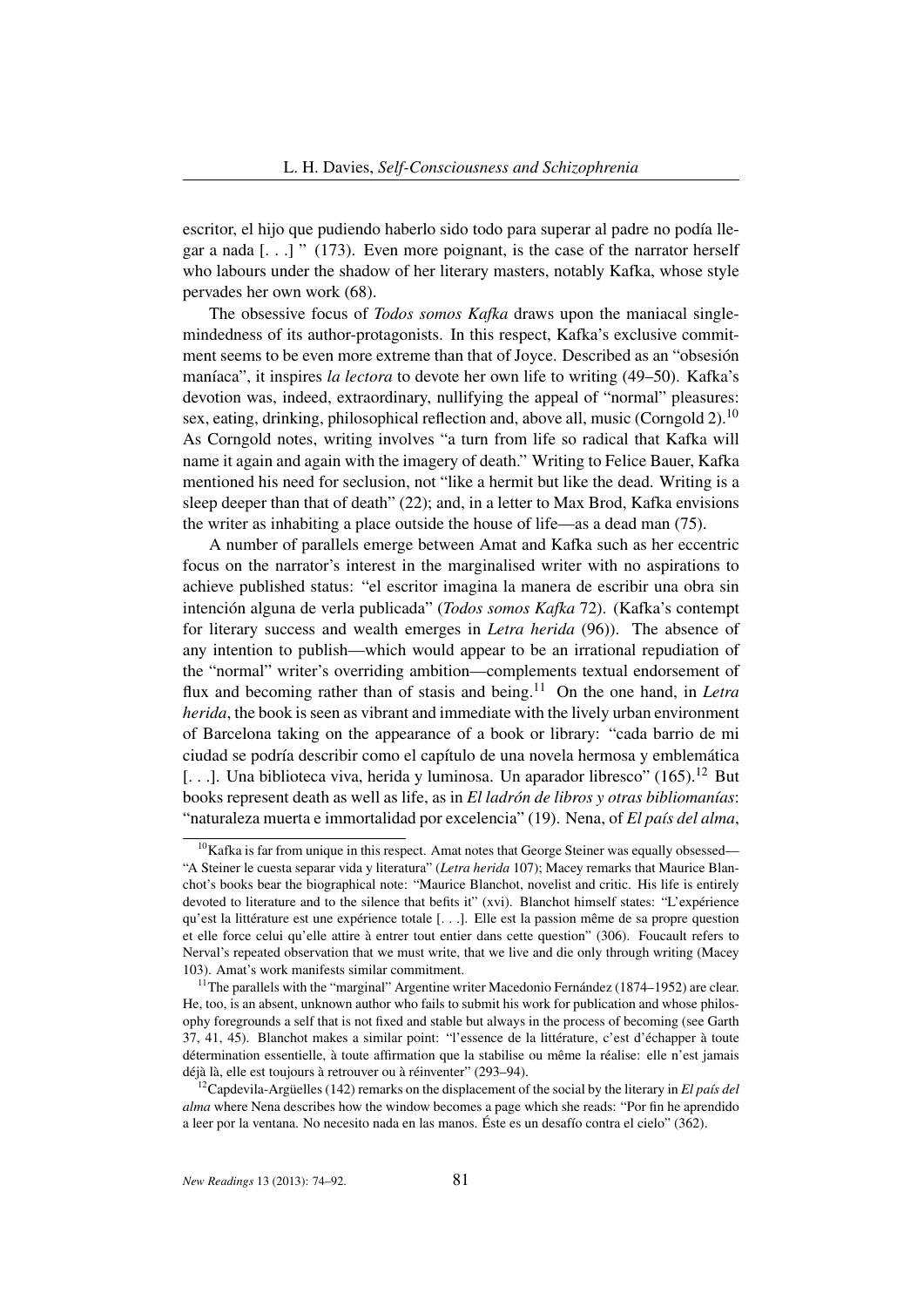destined to die young, is conscious of the intimate relationship between books and death: "los libros cerraban las vidas en hoyos insulares. Los libros eran salvavidas de inmortalidad" (335). Ong remarks on the paradox of writing that lies in "the fact that the deadness of the text, its removal from the living human lifeworld, its rigid visual fixity, assures its endurance and its potential for being resurrected into limitless living contexts by a potentially infinite number of living readers" (81).

Amat's mother died when she was very young and she associates the image of writing with the words engraved on the tombstone: "Mi infancia era un libro abandonado con sus letras muertas en itálica. Y mi vida era un libro, y una tumba y unas letras sagradas en itálica" (45). In *Letra herida* she notes that it is the voices of dead people that give energy and sound to writing: "los escritores, algunos de ellos, son las portavoces de sus muertos familiares" (13). On a more personal note, she claims that "la escritora que hay en mí es la voz de mi madre resucitada y arrepentida de ser loca. La escritora que hay en mí castiga a mi madre mientras escribe una y otra vez el cuento de la loca suicida" (157). In *La intimidad*, libraries are compared to cemeteries: "Mi biblioteca era mi cementerio" (46). The narrator visits her mother's tomb and is eventually obliged to "cambiar la lápida por los libros. Los libros me hablaban. Creía oír a mi madre a través de ellos" (46). Indeed, books assume extraordinary importance, sometimes taking the place of human beings, as in *Letra herida*: "la biblioteca de mi padre es algo así como decir (casi) la esposa de mi padre [. . .]. La biblioteca es además el cementerio de mi madre. Todos sus huesos catalogados en los estantes [. . .] " (149–50).

The propinquity of reading, writing and death emerges at the outset in *Todos somos Kafka*. Reading stops and preparation for writing begins: "Cerré el libro, encendí el televisor y vi su cara" (17). The unknown man whom *la lectora* sees will become her protagonist but there is a carefully cultivated haziness which envelopes the opening pages and persists for much of the remainder of the text: "lo único cierto de la historia era que el desconocido acababa de sobrevivir a un intento de suicidio". The reference to suicide is important since it is a recurrent theme, closely linked to writing: "los novelistas son, a fin de cuentas, unos suicidas" (20). In *La intimidad*, the narrator's husband, Carles Riba, eventually sells his books after the pleasure of reading turns into the torment of reading: "todo se confunde. Lo real desaparece y sólo queda el aquelarre de los libros" (280). It is too late, however, since he is still driven to suicide, emulating the fate of well-known writers such as Gilles Deleuze, who—as we read in *Letra herida*—committed suicide by throwing himself out of a window, so that he could continue his dialogue with Foucault in the realm of the dead (21). The narrator's mother committed suicide in the same way (157).<sup>13</sup> On holiday in Geneva, Nena (of *El país del alma*) comes upon the exiled Catalan writer, Mercé Rodoreda (1908–83), who, significantly, supplemented her income by working as a seamstress. She likes to walk to the Pont Budin: "llegar

<sup>13</sup>Another writer associated with suicide is, of course, Virginia Woolf who features in *Letra herida*. Blanchot notes that she contemplated suicide after completing each of her works, overwhelmed by depression as soon as she stopped working, as she herself admitted (153).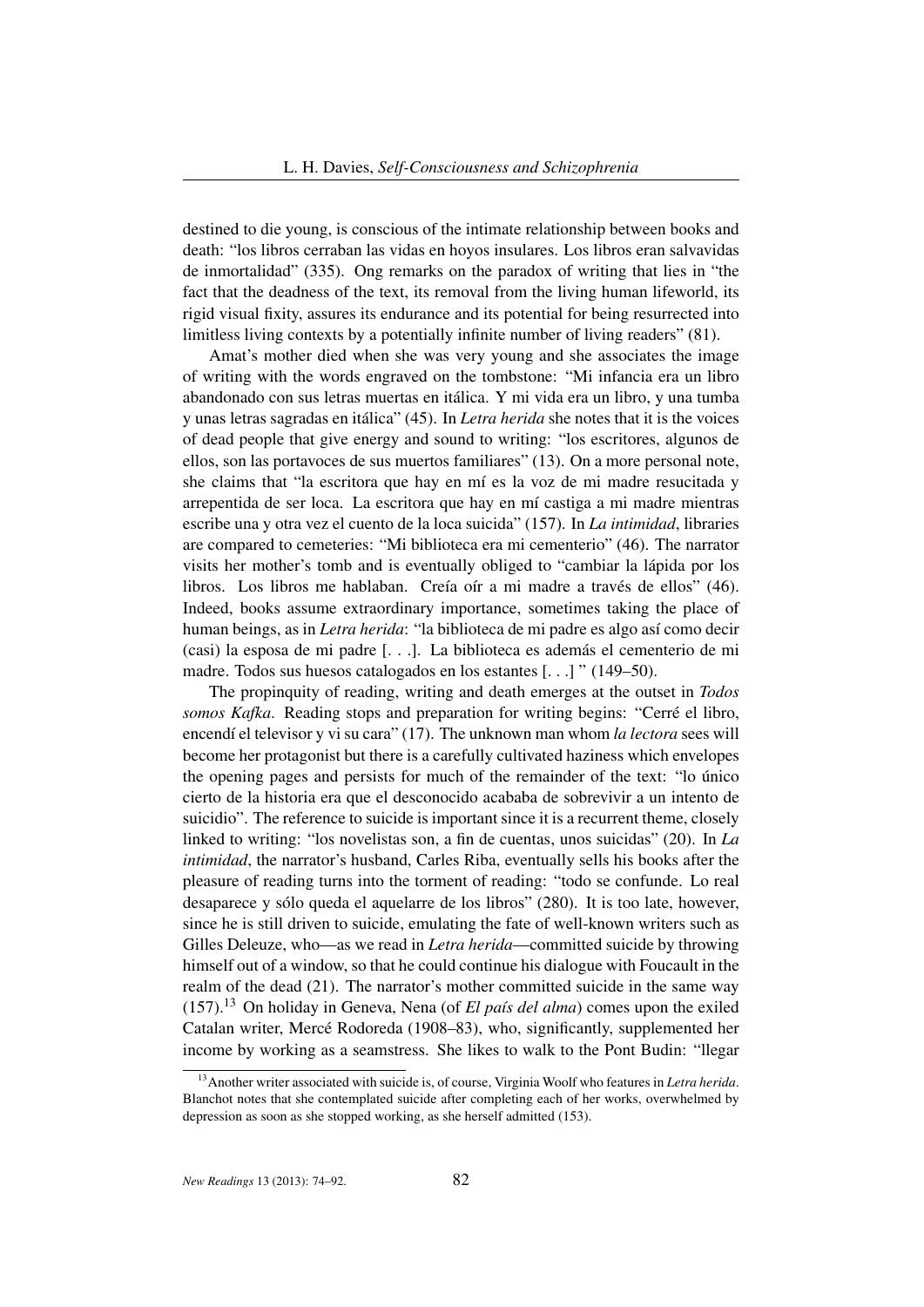hasta allí y de comprobarlo necesario ella también podía tirarse desde el Puente de los suicidas" (167).

Referring to Robert Musil's *The Man Without Qualities*, the narrator (of *Todos somos Kafka*) reserves specific praise for the posthumous volume: "de obras póstumas e incomprendidas han salido grandes obras." The unpublished work becomes a secret treasure at a time when the reading public is sated with "tantas obras comprendidas y publicadas" (71). There is a borderline quality about the posthumous that, as Tambling states, "requires us to think of art as already not quite alive in its own time" (2); he endorses Amat's view about the quality of posthumous works: "the greatest literary glories of our time are born of posthumous works: Kafka, Simone Weil, Hopkins [. . .]. The posthumous challenges a life–death distinction" (7). As is well known, Kafka enjoined his friend, Max Brod, to burn his manuscripts (*Letra herida* 78), a request with which he failed to comply. Kafka's "cenizas susurrantes" (*La intimidad* 46) burned all the more brightly following his death. The posthumous text has a provisional form devoid of finality: "el libro que aún no tenía forma de libro superaba el propio libro" (*Todos somos Kafka* 72). It is significant that, as Eide points out, *Finnegans Wake*'s provisional title, *Work in Progess*, "suggests Joyce's interest in the process of writing, the composition and progression of a text" (115).

Madness, illness, disease and contagion have often been associated with writing: González refers to the view of the anthropologist, Stephen A. Tyler, that writing is an illness "that we cannot treat but only recover from" (10). All these inform writing according to Amat, whose work is, of course, largely about writing. For her, writing and madness go together: "escribo posesa, como si estuviera loca [. . .]. Por pura sed de *contagio* leo al azar algunos párrafos de las grandes escritoras locas" (*Letra herida* 13). (La doctora Cohen, who works at the psychiatric clinic adjacent to the family home, investigates the relationship between woman, madness and writing (*La intimidad* 255)—Amat's interest in writing is clearly genderinflected.) Writing seems to have a will of its own: while the narrator tried to write in the manner of Dickens she was ultimately unable to: "mis páginas desobedecían mis propósitos y se convertían en textos de mujeres enloquecidas" (*La intimidad* 164)—which suggests that her own affinity with the female world of obsession and madness cannot be circumscribed within the male Dickensian mode. She claims that "los libros contagian escritura, son demonios tentadores de la desazón que sufren ciertos espíritus enfermizos" (*Letra herida* 188–89). The theme of (feminine) contagion re-emerges in a different guise in *La intimidad* where the narrator tells stories to her cousin Cristina: "Tal vez llegase a contagiar a mi prima Cristina mis dotes de narradora" (52). Another ingredient in this mix is often medicine: George Steiner's friend, Dr Claude Bouvier, is described as "un lector infinito de libros, un amigo de escritores y, aunque médico reconocido, también un enfermo de la vida y de demasiada lectura" (*Letra herida* 109). Similarly the doctor and bibliophile Carles Riba (significantly a pathologist who preferred the dead to the living, *La intimidad* 278) suffers from "una esquizofrenia maligna y benevolente" (197). Medicine, literature and contagion converge in the figure of Dr Delmas,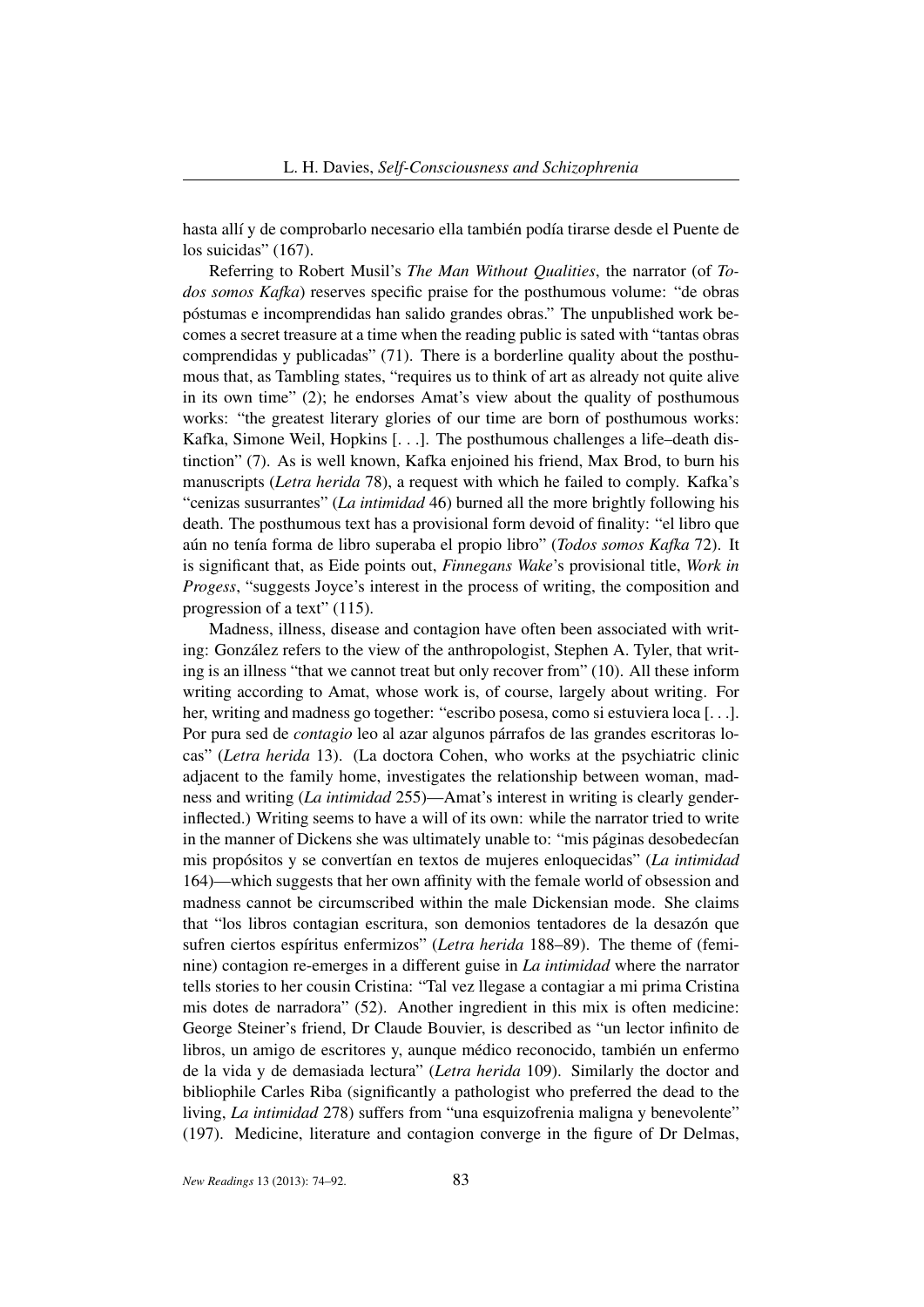"psiquiatra contagiado de las debilidades literarias" (*Viajar es muy difícil* 130). Here the narrator claims that "la literatura es una enfermedad y yo estoy presa de ese estado morboso" (*Todos somos Kafka* 198). According to Felman, "dementia is, above all, the madness of books; delirium, an adventure of the text" (64).

The first book the narrator read was *Little Women*: her text had belonged to her mother. The narrative features a girl who wants to be a writer. The impression here is of a distinctly female world marked by a vortex of self-conscious references both to the physical property of the book—inscribed in this instance by the mother's hand—and also to the book's content, "la historia de una chica con grandes deseos de ser escritora" (*La intimidad* 50). Books have their own physical aura: in *Letra herida*, the narrator refers to her "raíces de infancia impregnada del calor del libro" (184). The smell of books becomes the perfume she imagined that her mother wore (172). She loved to turn the pages of books and "por encima de todo, me apetecía olerlos" (*El ladrón de libros y otras bibliomanías* 17). The closed world of books, with hardly a glimpse of any world beyond, suggests an obsessive focus, confirmed in the following reference to her second novel: "la locura era la novela, mi madre, y la loca de Jane Eyre. Mi segundo libro de cabecera" (*La intimidad* 50). She associated her mother with "la difunta o viva señora Rochester" (51), as we have seen.

Writing and madness complement each other: in *Letra herida*, the narrator seems to draw inspiration from the asylum located adjacent to the family home: "tal vez el anexo privilegiado de mi escritura. O puede que mi escritura sea el anexo privilegiado de ese lugar de locos" (145). She remarks that "el manicomio es una biblioteca de escritura. Me gusta vivir en los límites y a ratos enloquecer también, sin darme cuenta" (175). In *La intimidad*, the asylum as library of writing is portrayed literally when the narrator, while a psychiatric patient under the supervision of la doctora Cohen ("me gustaba hacer el papel de enfermera verdadera", 258), meets her fellow patients who are writers, all female: one is remarkable for her critical powers, another for her poems inspired by hallucinations—"la escritora dos llamaba fiebre a este asalto de la razón. Cuando sentía la fiebre se ponía a escribir como una endemoniada" (261)—while the third, obsessed with Anaïs Nin, produces pornographic writing. For the narrator, the asylum, associated closely with women, is the most important place because "la verdad estaba en el manicomio. En lo que nunca podía ver del todo" (269).<sup>14</sup>

The most haunting image of madness in *Todos somos Kafka* is that of Lucia Joyce, the writer's daughter, a diagnosed schizophrenic who was confined to a sanatorium at Ivry (Eide 109). Despite his genuine affection for his daughter, Joyce is partly responsible for her condition. He is branded a "promotor de la locura femenina, de la locura auténtica, me refiero, y no se trata de construir un simple juego de palabras" (115). The narrator is referring to a border crossing—from lit-

<sup>&</sup>lt;sup>14</sup>The Argentine writer Ricardo Piglia (1941–), whose work is similarly obsessed with figures such as Kafka, Joyce and Lucia Joyce, also locates truth in madness. See, for example, "La loca y el relato del crimen" (Piglia 83–92).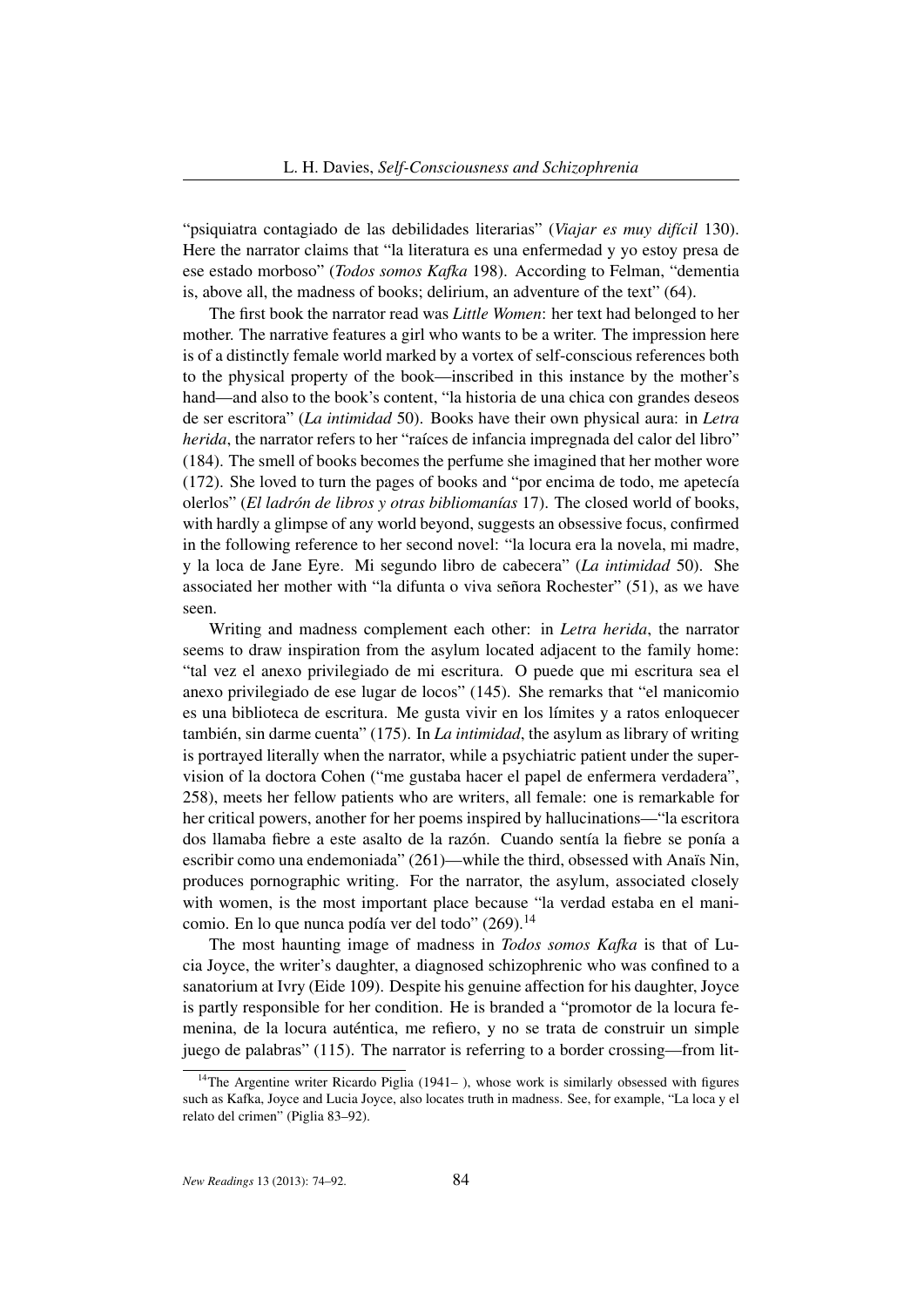erary to clinical madness. In *La intimidad*, a clear distinction is made between literary madness that is romantic, poetic and attractive and real madness, the words of a madman hardly evoking "el fácil discurso de Ofelia recitado como si fueran las páginas de un catálogo de semillas, o las efusiones de Juana la Loca que, en la ficción, nos ofrecen una excusa para el abandono poético" (122). Literature, or at least Joyce's version of it, can kill: one of a series of secretaries who typed *Finnegans Wake* threw herself out of a window: "hasta ese límite de punto y final habían enloquecido a la fiel secretaria los garabatos imposibles y corregidos de los manuscritos del maestro" (*Todos somos Kafka* 114). It is the comparatively miniscule text written by her mother, *Brief Love*, recounting Nora's alleged affair with Beckett, that provoked Lucia's jealousy and led to her madness: she tried to kill her mother. Joyce himself attributes her madness to the family's wandering life-style, believing that "their family history of wandering (moving and changing homes frequently, changing languages and cultures) throughout Lucia's youth produced the wandering of her mind" (Eide 111). Huot notes that, in Western cultural discourse, madness is often configured as a crisis of boundaries and borderlines (Huot  $9-10$ ).<sup>15</sup> While Amat, like Kafka, lives life as literature while retaining the ability to distinguish between them, Lucia, under her father's influence, becomes submerged in literature, speaking like a book written by her father. Joyce's reaction is ambivalent: he is both gratified and distraught. For a man determined to suppress all trace of influence on his work, he chooses a curious way of expressing his intimacy with his daughter: "Lucia soy yo" (131). Jealous of male competitors, he is aware that his work "no era creación auténtica sino ejercicio telepático" (131). He had nurtured her "como si fuese el libro de los libros" (132) and colluded with her in the invention of "una especie de media lengua y jerga extraña" (132) that made them feel powerful and superior to people who spoke one language at a time. But it is Lucia, in crossing the border into clinical madness, who is the real creator of *Finnegans Wake*; its schizophrenic language is the "producto de la mente joyceana de Lucía" (133). Eide refers to Kuberski's observation that the schizophrenic's discourse disrupts or suspends "the categories of genius, madness, nonsense [. . .] " (118). While Joyce retained his genius, Lucia slipped into madness and nonsense, or as Jung put it, they were like two people going to the bottom of a river, one falling and the other diving (Eide 119). Following her father's death, her fate was sealed as a "libro viviente": "su mente era el libro, mientras su cuerpo dormía en manicomio" (134).

A specific language inevitably imposes limits and constraints on its users, circumscribing their expressive potentialities. Lucia's language breaks out of conventional categories. The narrator searches for origins, for a coherence beyond "la sencilla solidaridad de las palabras domesticadas. Azuzando unas palabras contra otras intentaba encontrar la plena liberación de las fuerzas que ocultan las palabras"

<sup>&</sup>lt;sup>15</sup>Here there is a clear connection with postmodernism: as Hutcheon remarks, the "postmodernist site of operations [. . .] is clearly on the borders of what have traditionally been thought of as discrete forms of discourse, not to say disciplines" (118). As we have already noted, Amat's work is notable for its frequent genre crossings.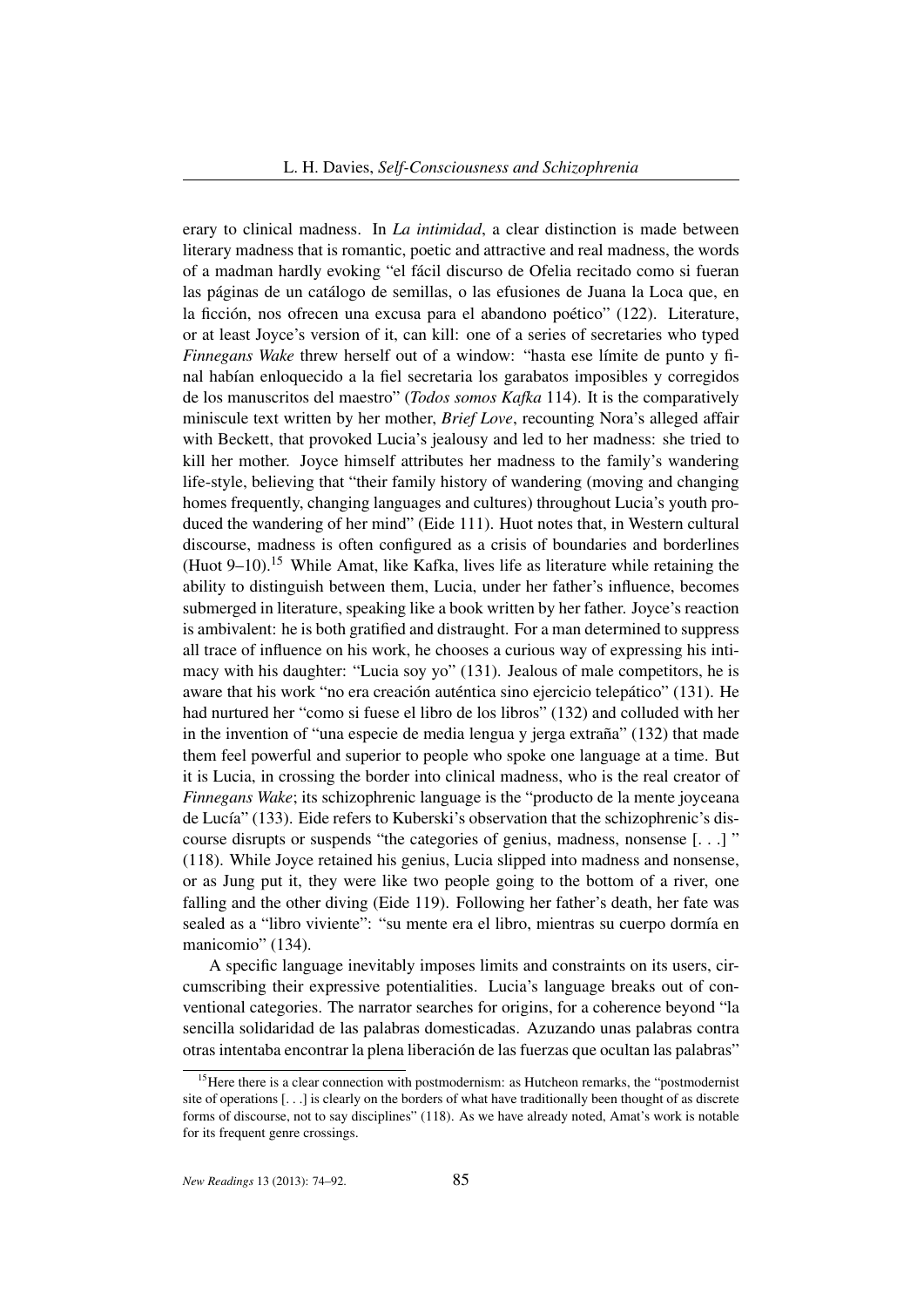(*La intimidad* 95). This image suggests a kind of linguistic violence, words being forced to say new things. Jung's use of water imagery to describe Lucia and Joyce could be substituted by the imagery of fire. Is she the cinder to Joyce's flame? Her chaotic flow of words and languages suggests a desperate return to origins, or at least to Babel—like Lucia herself, a kind of "máquina de desordenar palabras" (*Todos somos Kafka* 207). The clear implication is that Lucia's schizophrenic language is closer to the source of artistic creativity than is ordinary language because it contains traces of the truth of being. Elbaz notes that the schizophrenic "questions the sense-making process offered him by an engulfing hegemonic code. It is this questioning activity that allows us to learn [. . .] from the exercise of madness" (156). Derrida associates cinders or ashes with the trace, "something that erases itself totally, radically, while presenting itself" (Derrida 1). Cinders are "all that remain of the path that might someday lead back (or forward) to the origin of language [. . .]. In the warmth of a cinder one can feel the effects of the fire even if the fire itself remains inaccessible, outside cognition though not without leaving a trace" (2). It is notable that Amat uses similar imagery regarding artistic creation, referring to "cenizas susurrantes": in *La intimidad*, the narrator states that "los libros son cenizas susurrantes" (46) and that "esa locura libresca y ese discreto extrañamiento tienen que ver directamente con las cenizas susurrantes de los muertos" (205); the book is a contradiction in itself, being a "llama y ceniza al propio tiempo" (*El ladrón de libros* 19); and in *Letra herida* the narrator is a collector of books: "guardo libros como quien colecciona ceniceros" (159). The schizophrenic reaches back to a time prior to rigid categories: Paul Kuberski describes a tendency, prevalent in schizophrenia but also characteristic of creativity, to unsettle or destabilise the commonly accepted "intersection of time and space, cause and effect, subject and object, signifier and signified" (qtd. in Eide 118). Divested of rational constraints, this language contains the trace of primordial being, what is both irrecoverable and irrevocably absent but also present, smouldering in the cinders. There is a clear echo of such language in *El país del alma*: "los poemas eran pensamientos que desconocían su ignorancia. Palabras náufragas que morían sin morir. Vivían sin vivir apenas" (311).

It is important to note that although Amat does not believe that there is such a thing as feminine literature, she does regard herself as an active feminist: "yo soy femenista y creo que todo el mundo tendría que serlo, aunque lo cierto es que hay que estar siempre batallando, es una lucha que llevo diariamente" ("Entrevista" 6). Capdevila-Argüelles argues that her work should be considered feminist because "it is gender expectations that she will be learning to challenge as her writing evolves" (3). Indeed, for Capdevila-Argüelles she is the "only Spanish female novelist with enough publications to turn gender awareness into a citational ingredient of her prose" (13), a claim justified by the gender inflection of the key themes (or obsessions) of her work which Amat herself identifies as "la muerte, la locura, los libros" (Ballesteros 681). Nena Rocamora (*El país del alma*) is closely related to all three: to death, not only because her physical decline leads her to anticipate her own early death but because, prior to her illness, her thoughts often turn to death: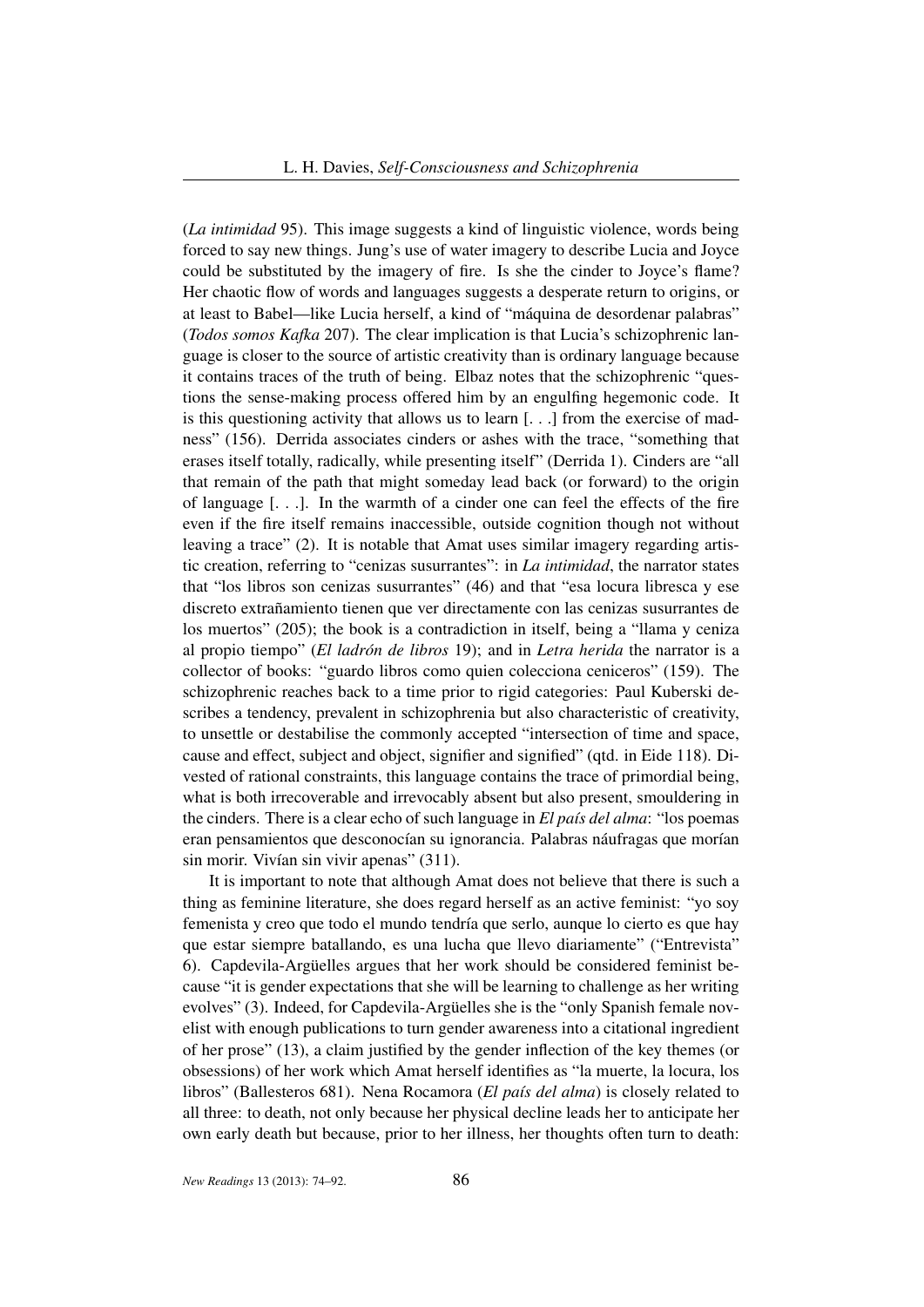thus she reflects that "cuando se creaba una familia se ponía también la primera piedra de una lápida" (58); and when on holiday on the Canary Islands she appears fascinated by a suicide site (221). An aura of madness envelops Nena: her beauty appears to be related to "delirios internos" (15); she feels "un amor parecido a la locura" (175) for her husband, Baltus, and her daughter; she is equally extreme in more casual contexts: she and her sister-in-law, Lola, "se divertían como locas" (161). She often suspects that she herself is mad (208, 243); and she is conscious of her split personality, divided between two people, "una que vive y la otra que me ve vivir" (244). She is also associated with books, not only because her grandfather was a founder of an encyclopaedia (29) but because her love assumes the form of a book ("El amor era un libro llamado Baltus abierto siempre delante de sus ojos", 43)<sup>16</sup> and she herself resembles a book when she dances with Baltus ("se cerraba y se extendía como un libro", 92).<sup>17</sup> Gender is linked to genre: Amat states that "la ambigüedad o mezcolanza de géneros es algo patente en mis obras" (Ballesteros 684), a characteristic which has particular resonance in the case of a female writer, as Capdevila-Argüelles explains: "when a female author produces texts that escape conventional narrative moulds, the relationship between gender and genre is summoned to the scene with all its critical impact" (11)—which relates to her later point that "the great female writers form a chaotic assembly outside the proper order of the canon" (73). It is significant in this respect that Amat is attracted to the peripheries of literature to which she herself belongs as a female Catalan writer (albeit one who writes in Castilian): "la literatura española más interesante es la literatura de la periferia [. . .]. La literatura más importante de este siglo está escrita desde la periferia" ("Entrevista" 8). Such beliefs overlap with an important strain of postmodernism: its challenging of dominant (male) discourses.<sup>18</sup> Foster argues that postmodernism represents a crisis in Western representation, a crisis "announced by heretofore marginal or repressed discourses, feminism most significant among them" (xiii). The discourse of *El país del alma* is not of the intellect and reason (associated with the male) but rather of Nena's female intimacy with Lola and Carlota, from which men are often excluded (e.g. 172–73); of the body and of the senses (Nena's poems are stitched together with the language of the body: "coso las costuras de mi cuerpo/el corazón se escapa como un punto/mi

<sup>&</sup>lt;sup>16</sup>Manguel notes that "human beings [...] are also books to be read [...]. We read expressions on a face, we follow the gestures of a loved one as in an open book" (169).

<sup>&</sup>lt;sup>17</sup>In *Reina de América* very different female characters are similarly afflicted: the black Aida "delira. Tiene convulsiones [. . .]. Ignora que sus manos van y vienen por el aire como si estuviera loca" (20), while another female character, horribly diseased and disfigured, is referred to as "la loca Alicia" (153).

<sup>18</sup>Capdevila-Argüelles defines Amat's *Pan de boda* (1979) as "an interior monologue in which poetic form exposes the workings of the State, the Law, the Family and ultimately the Masterpiece along with the notion of authority and the authorial voice" (94). This process might be compared with the de-stratifying impact of Kakfa's 'minor' language: "If, according to Deleuze and Guattari, the principal strata that bind and imprison the human being are 'the organism, meaningfulness, interpretation, subjectivization and subjection' (*Mille Plateaux*, p. 167), then 'minor' language is the instrument *par excellence* of that de-stratification" (Bensmaïa xvi).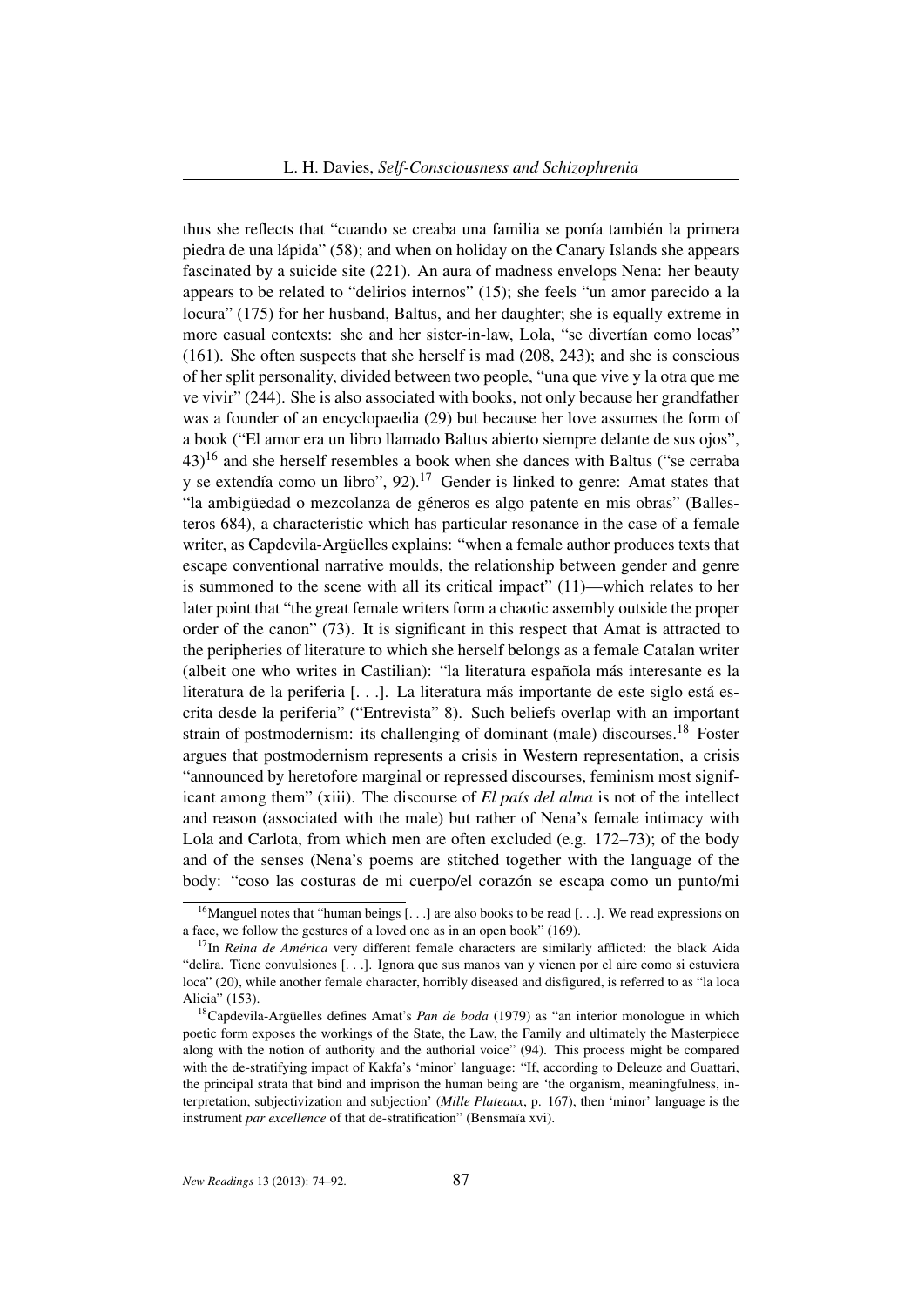pulmón se ha hecho dobladillo"  $(207)$ ;<sup>19</sup> of female exhibitionism; and of female death.

Referring to Spanish literature, Yvette Sánchez highlights "la larga tradición de la 'patologización"' that begins with Cervantes and extends to the present with Nuria Amat's *Todos somos Kafka* (54, n. 6). Despite her prominence in this tradition, Amat has remained a virtually invisible,  $2<sup>0</sup>$  almost ghostly presence in contemporary literature, reminiscent in some ways of Pedro Páramo, the eponymous protagonist of *Pedro Páramo* (1955) by the Mexican writer Juan Rulfo (1917–86). In Amat's *La intimidad*, Pedro Páramo is presented as a Mexican writer who is the narrator's first husband. Rulfo's character represents the failure of modernity in Mexico but in Amat's novel he suggests, rather, the dissolution of life in the face of rampant textuality. While in later works such as *El país del alma*, what Capdevila-Argüelles regards as Amat's "inexhaustible metaliterary turn" (29) is by no means diminished, it is more firmly embedded at the level of plot: the love of Nena for Baltus is mediated through writing (43); and Nena's beauty, enhanced by an "otherness" related to her literary obsessions, is noticed even by her children— "tenía el alma en la mirada. Venía de un país extraño. Del país del alma" (267) although one of them, Aloma, is herself infected by a "melancolía literaria" (299). In *La reina de América*, reality parallels literature as the narrator, a young Catalan woman, living in the Colombian *selva* with a much older companion, Wilson Cervantes, a writer, describes her surprise on seeing the latter's grandmother: "una de esas estrafalarias abuelas de la narrativa colombiana" who had no reason to envy "las leyendas consagradas al realismo mágico" (41). In these texts, Amat's treatment of literature has evolved: there is less explicit discussion of great writers such as Joyce and Kafka—although Nena is compared to Chekov (*El país del alma* 335)—and greater emphasis on the literary inflections of peculiarly female structures of feeling.

Amat deserves a wider readership and greater critical attention given the peculiar force of her work, a force concentrated exclusively on the relationship between literary self-consciousness and madness with their associated emphasis on death and silence. Theme and style conspire to limit Amat's appeal: Amago observes that

the daunting style that she employs throughout reveals the same sort of sadistic narrative tendencies that she criticizes in Joyce [. . .] her acerbic criticism of 'sadistic' writers within a text that employs the same sort of difficult language and narrative structure points to a textual self-loathing—a further symptom, perhaps, of her narrative schizophrenia. (114)

<sup>19</sup>Altisent remarks that Nena's poems "marcan esos ritmos corporales o *jouissance maternelle* que Hélène Cixous y Julia Kristeva han relacionado con la écriture feménine" (154).

 $20$ Capdevila-Argüelles notes that she is treated "as an invisible writer by the same critics that write excellent reviews about her work" (4).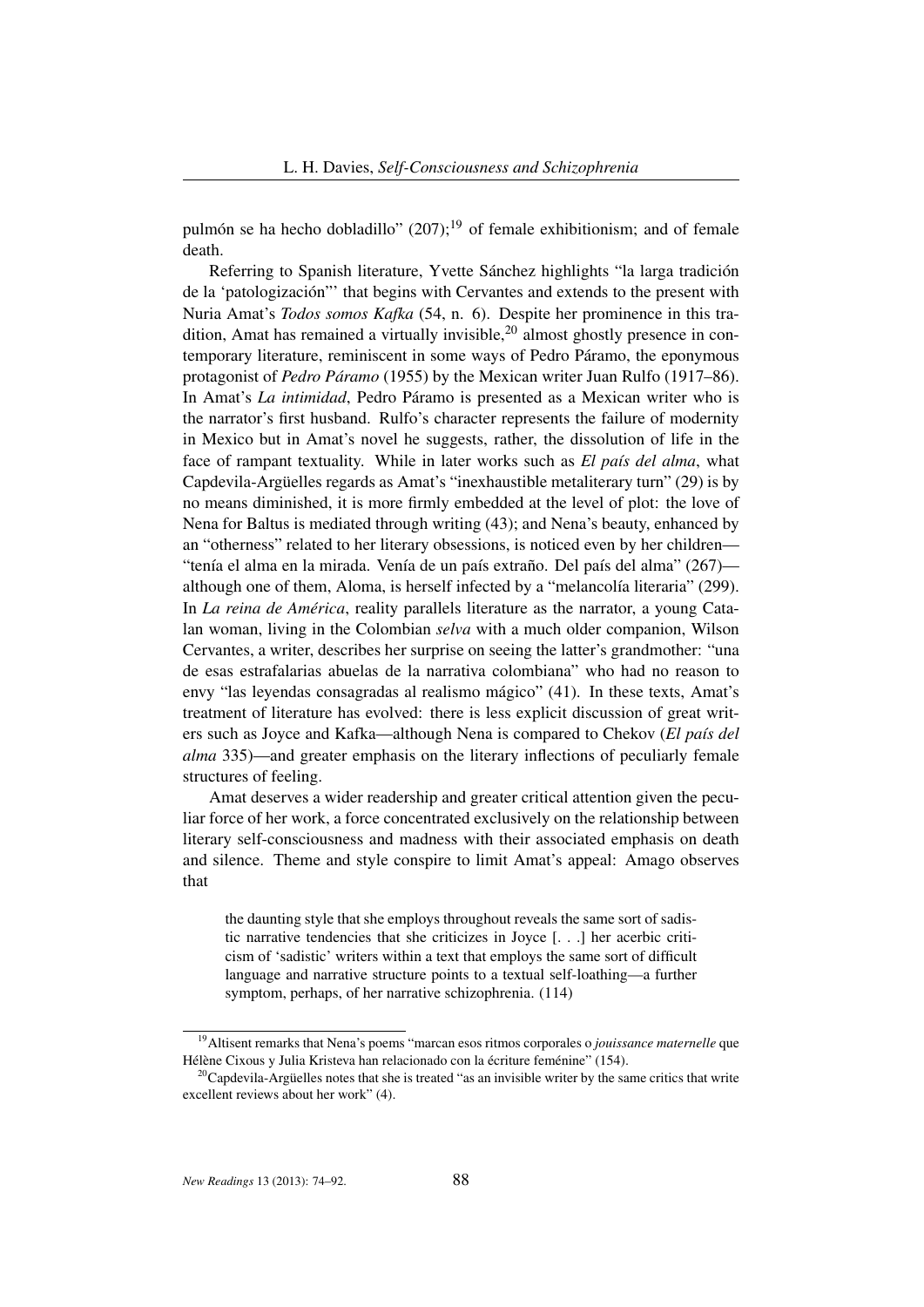Amat's work illustrates Felman's thesis that literature has a peculiar relationship with madness: her writing itself assumes an almost hysterical intensity which many readers—probably the majority—find stifling and claustrophobic. In *Letra herida*, Amat describes metaliterature as "ese hermoso afán de sentirse prisionero del reino literario, también es limitada. Conduce al agotamiento" (171). Her work is inevitably repetitive since it circles consistently around two major themes, literature and madness, staging itself incessantly and offering a literary counterpart to that ironic self-consciousness characteristic of non-lunatic madness (MacLennan 46). The reader's experience of such writing could be described quite accurately as schizophrenic since full engagement with it implies withdrawal from everyday reality and immersion in a vortex of self-conscious references.<sup>21</sup> The scope for humour is very limited: in *El ladrón de libros y otras bibliomanías*, she describes her work as a computer programmer in Pittsburgh and the creation of a programme, "El ladrón de libros", comprising voluminous literary quotations. The material is published as the work of a new author. No one notices the fraud except for "El ladrón de libros": "pero puede una máquina poner un pleito a Rob (her work colleague and husband) o a mí que la hemos engendrado?" (149).

Amat is clearly an obsessive, if not schizophrenic, writer who comes closer than any of her contemporaries to personal experience of the madness she depicts and therefore to giving madness a voice, to restoring its language, as Felman indicates: "a language of madness and not *about* it" (14). Amat's single-minded intensity, her personal withdrawal from reality and from other people, is suggested in the prologue to *El ladrón de libros y otras bibliomanías* which she describes as her most autobiographical text (14):

Éste es un libro personal. Las distintas facetas literarias, librescas, bibliográficas y bibliomanías que aquí se incluyen coinciden con las propias de mi mundo íntimo (pocas cosas son tan íntimas como las debilidades que uno oculta o confiesa) y profesional: literatura, escritura, bibliotecas, informática, documentación, libros y ficción. (13)

This intensity re-emerges in *Todos somos Kafka* where reading is the narrator's exclusive pursuit. Her utter obsession with it is suggested in the style of the long sentence with its circular and repetitive aspects:

Aprendo a leer convencida de que con la lectura resolveré el gran enigma, y cuando aprendí a leer ya estaba segura de que en mi vida no haría otra cosa que leer y leer durante todo el día y que me tomaría la lectura como un medio de supervivencia y que no cesaría de leer hasta encontrar en la lectura la historia de la madre desaparecida y la historia de la hija que busca a su madre ausente. (36)

<sup>&</sup>lt;sup>21</sup> Amat may be compared in this respect with the Argentine writer Alejandra Pizarnik (1936–72), who was also obsessed with Kafka (Posso 70). In her diary, Pizarnik glosses Rimbaud's lines, "Par literature, /j'ai perdu ma vie", as follows: "La vida perdida para la literatura por culpa de la literatura. Por hacer de mí un personaje literario en la vida real fracaso en mi intento de hacer literatura con mi vida real pues ésta no existe: es la literatura" (qtd. in Nicholson 66–67). Pizarnik committed suicide in 1972.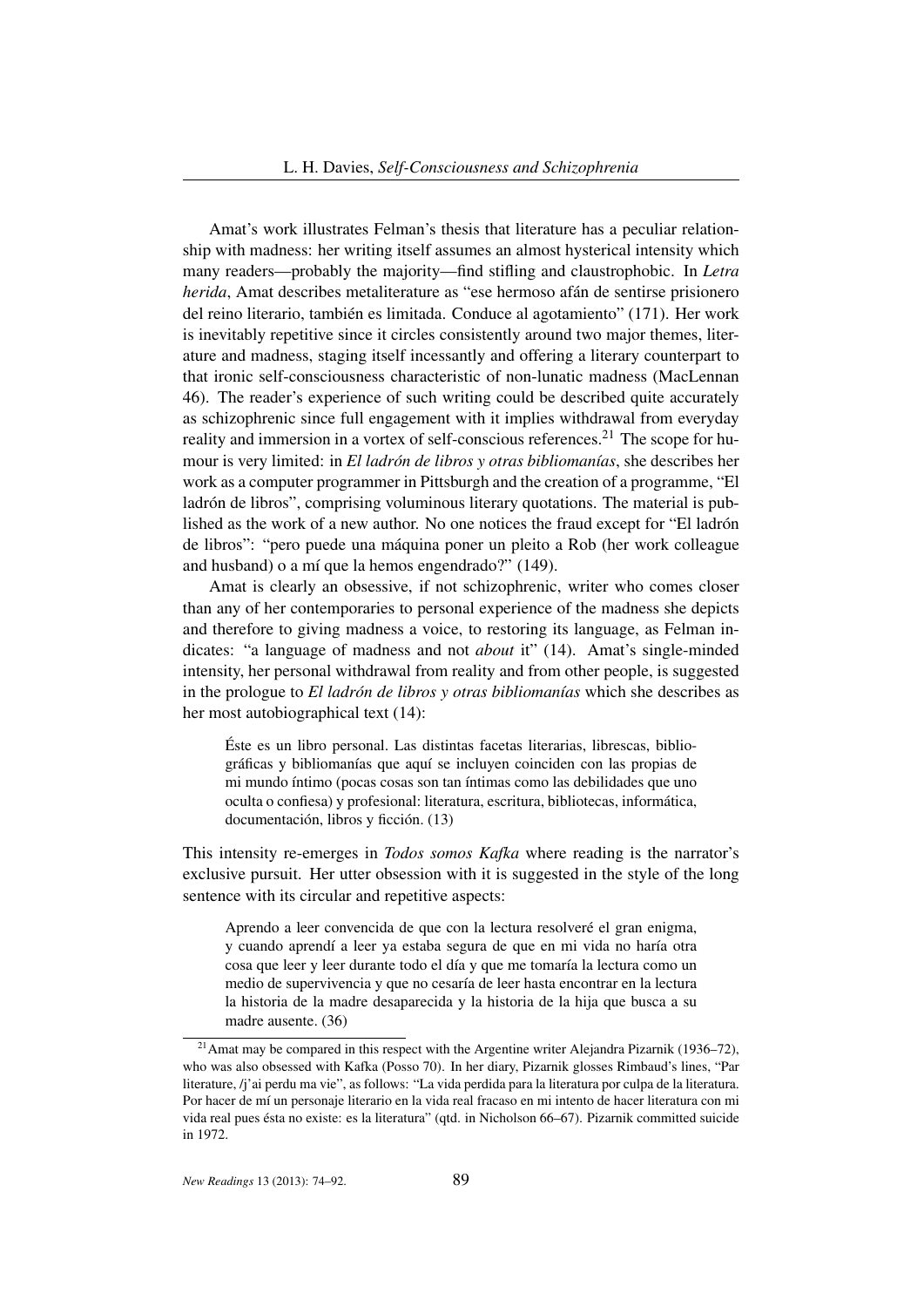Only a matter of degree separates this spiralling introspection from the literary intensity of Lucia's speech that resembles a book (131), confirmation therefore of Gilbert & Gubar's claim, already mentioned, that the madwoman in literature is usually the author's double (78). Madness is as prevalent in her later works, such as *El país del alma*, but as we have seen, the metaliterary elements are more closely embedded in the plot, communicated in this instance through the beautiful and otherworldly protagonist, Nena Rocamora. Here Amat deploys what we might term a cured schizophrenia that marks an important stage in her literary development, one likely to attract new readers and admirers.

## Works Cited

## Works by Nuria Amat

*El ladrón de libros y otras bibliomanías*. Barcelona: Muchnik, 1988. Print.

- *Todos somos Kafka*. 1993. Nueva edición. Prólogo de Carlos Fuentes. Barcelona: Reverso, 2004. Print.
- *Viajar es muy difícil*. 1995. Barcelona: Bruguera, 2009. Print.

*La intimidad*. Madrid: Alfaguara, 1997. Print.

*Letra herida*. Madrid: Alfaguara, 1998. Print.

*El país del alma*. Barcelona: Seix Barral, 1999. Print.

*Reina de América*. Barcelona: Seix Barral, 2002. Print.

## Other Literature

- Altisent, Marta E. "*El país del alma* en las geografías literarias de Nuria Amat." *Mirrors and Echoes: Women's Writing in Twentieth-Century Spain*. Ed. E. L. Bergmann and R. Herr. Berkeley: Global, Area, and International Archive, U of California P, 2007. 151–63. Print.
- Amago, Samuel. *True Lies: Narrative Self-Consciousness in the Contemporary Spanish Novel*. Lewisburg: Bucknell UP, 2006. Print.
- Amat, Nuria. "Entrevista con Nuria Amat." Interview by Ana Alcaina. *Barcelona Review* 12 (April–June 1999). Web. 20 Dec 2012.

<http://www.barcelonareview.com/12/s\_na\_int.htm>

- Ballesteros, Isolina. "Intimidad y mestizaje literario: una entrevista con Nuria Amat." *Letras Peninsulares* 11.2 (1998): 679–89. Print.
- Barthes, Roland. *Image–Music–Text*. Ed. and trans. Stephen Heath. London: Fontana, 1977. Print.

—. *A Lover's Discourse: Fragments*. Harmondsworth: Penguin, 1990. Print.

- Basbanes, Nicholas A. *A Gentle Madness: Bibliophiles, Bibliomanes, and the Eternal Passion for Books*. New York: Henry Holt, 1995. Print.
- Bensmaïa, Réda. "The Kafka Effect." Foreword. Trans. Terry Cochran. *Kafka: Toward a Minor Literature*. By Gilles Deleuze and Félix Guattari. Trans. Dana Polan. Minneapolis: U of Minnesota P, 1986. ix–xxi. Print.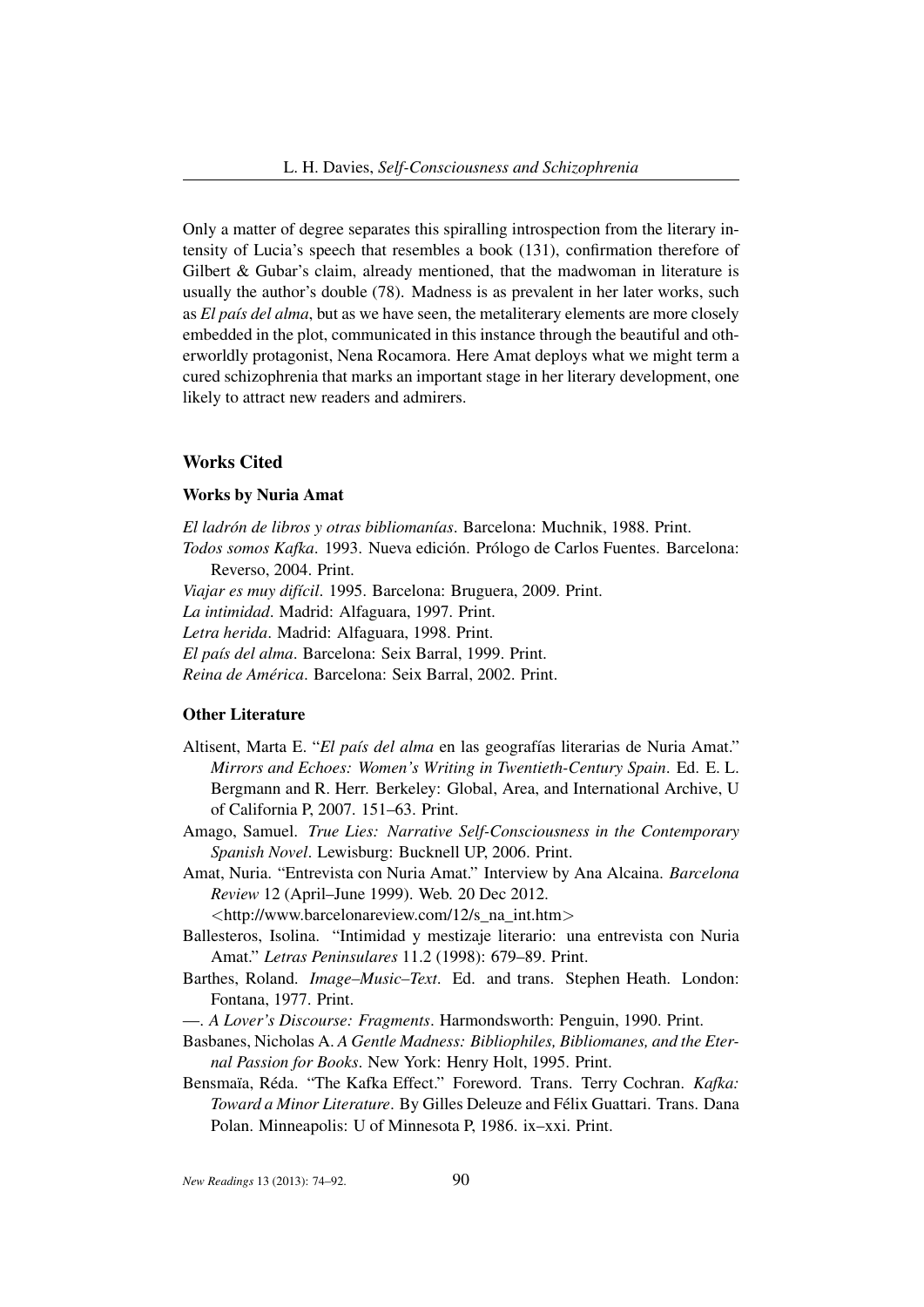Blanchot, Maurice. *Le Livre à venir*. Paris: Gallimard, 1959. Print.

Borges, Jorge Luis. *Cuentos completos*. Barcelona: Lumen, 2011. Print.

- Bronfen, Elisabeth. *Over Her Dead Body: Death, Femininity and the Aesthetic*. Manchester: Manchester UP, 1992. Print.
- Capdevila-Argüelles, Nuria. *Challenging Gender and Genre in the Literary Text: The Works of Nuria Amat*. New Orleans: UP of the South, 2002. Print.
- Corngold, Stanley. *Franz Kafka: The Necessity of Form*. Ithaca: Cornell UP, 1988. Print.
- Derrida, Jacques. *Cinders*. Trans. N. Lukacher. Lincoln: U of Nebraska P, 1991. Print.

Eide, Marian. *Ethical Joyce*. Cambridge: Cambridge UP, 2002. Print.

Elbaz, Robert. *The Changing Nature of the Self: A Critical Study of Autobiographic Discourse*. London: Croom Helm, 1988. Print.

- Felman, Shoshana. *Writing and Madness (Literature/Philosophy/Psychoanalysis)*. Trans. Martha Noel Evans and the author. Ithaca: Cornell UP, 1985. Print.
- Foster, Hal. *The Anti-Aesthetic: Essays on Postmodern Culture*. Port Townsend: Bay Press, 1983. Print.
- Foucault, Michel. *Madness and Civilization: A History of Insanity in the Age of Reason*. Trans. Richard Howard. New York: Random House, 1965. Print.
- Garth, Todd S. *The Self of the City: Macedonio Fernández, the Argentine Avant-Garde, and Modernity in Buenos Aires*. Lewisburg: Bucknell UP, 2005. Print.
- Gilbert, Sandra M, and Susan Gubar. *The Madwoman in the Attic: The Woman Writer and the Nineteenth-Century Literary Imagination*. New Haven: Yale UP, 1979. Print.
- González, Aníbal. *Killer Books: Writing, Violence, and Ethics in Modern Spanish American Narrative*. Austin: U of Texas P, 2001. Print.
- Huot, Sylvia. *Madness in Medieval French Literature: Identities Found and Lost*. Oxford: Oxford UP, 2003. Print.
- Hutcheon, Linda. *The Politics of Postmodernism*. London: Routledge, 1989. Print.
- Kristal, Efrain. *Invisible Work: Borges and Translation*. Nashville: Vanderbilt UP, 2002. Print.
- Macey, David. *The Lives of Michel Foucault*. London: Vintage, 1994. Print.
- McHale, Brian. *Postmodernist Fiction*. London: Routledge, 1989. Print.
- MacLennan, George. *Lucid Interval: Subjective Writing and Madness in History*. Leicester: Leicester UP, 1992. Print.
- Manguel, Alberto. *A History of Reading*. London: Harper Collins, 1996. Print.
- Nicholson, Melanie. *Evil, Madness and the Occult in Argentine Poetry*. Gainesville: UP of Florida, 2002. Print.
- Nietzsche, Friedrich. *The Gay Science: With a Prelude in Rhymes and an Appendix of Songs*. Trans. W. A. Kaufmann. New York: Vintage Books, 1974. Print.
- Ong, Walter. *Orality and Literacy: The Technologizing of the Word*. London: Methuen, 1982. Print.
- Piglia, Ricardo. *Cuentos con dos rostros*. Mexico City: UNAM, 1992. Print.